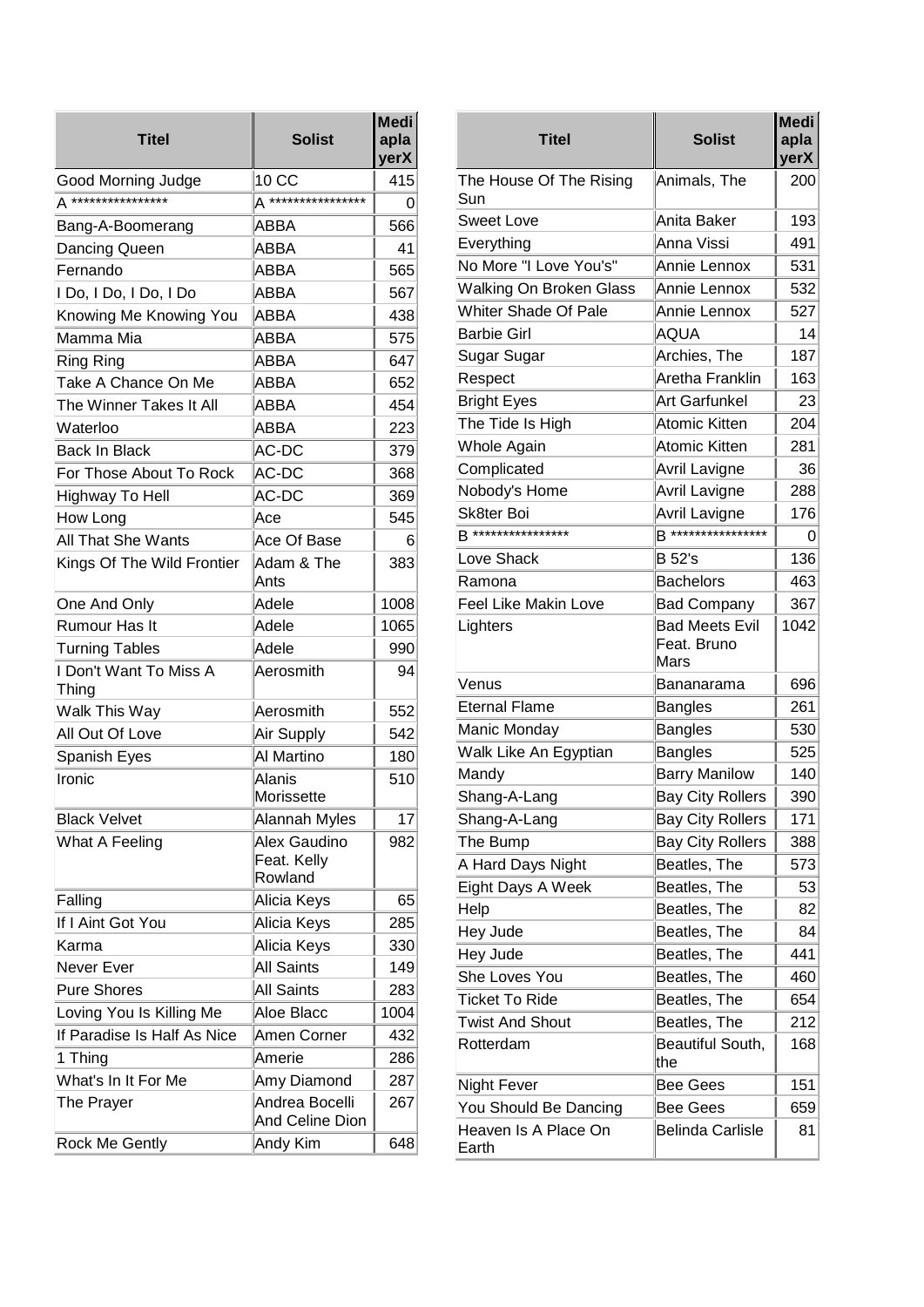| <b>Titel</b>                       | <b>Solist</b>               | <b>Medi</b><br>apla<br>yerX |
|------------------------------------|-----------------------------|-----------------------------|
| If I Said You Had A                | Bellamy                     | 570                         |
| <b>Beautiful Body</b>              | Brothers, The               |                             |
| Let Your Love Flow                 | Bellamy<br>Brothers, The    | 601                         |
| Redneck Girl                       | Bellamy<br>Brothers, The    | 639                         |
| Girls Up                           | <b>Belle Amie</b>           | 1023                        |
| Stand By Me                        | Ben E. King                 | 182                         |
| Take My Breath Away                | <b>Berlin</b>               | 194                         |
| The Rose                           | <b>Bette Midler</b>         | 202                         |
| Wind Beneath My Wings              | <b>Bette Midler</b>         | 229                         |
| <b>Best Thing I Never Had</b>      | Beyonce                     | 973                         |
| Countdown                          | Beyonce                     | 1048                        |
| Crazy In Love                      | Beyonce                     | 282                         |
| Crazy In Love                      | Beyonce                     | 39                          |
| <b>Rock Around The Clock</b>       | Bill Hailey & The<br>Comets | 165                         |
| <b>Blanket On The Ground</b>       | <b>Billie Joe Spears</b>    | 645                         |
| Which Way You Goin Billy           | <b>Billie Joe Spears</b>    | 347                         |
| <b>Candy Kisses</b>                | <b>Billy Fury</b>           | 404                         |
| Halfway To Paradise                | <b>Billy Fury</b>           | 402                         |
| <b>Halfway To Paradise</b>         | <b>Billy Fury</b>           | 79                          |
| Last Night Was Made For<br>Love    | <b>Billy Fury</b>           | 581                         |
| Mony Mony                          | <b>Billy Idol</b>           | 533                         |
| White Wedding                      | <b>Billy Idol</b>           | 227                         |
| <b>Uptown Girl</b>                 | <b>Billy Joel</b>           | 217                         |
| Me And Mrs Jones                   | <b>Billy Paul</b>           | 446                         |
| Achy Breaky Heart                  | <b>Billy Ray Cyrus</b>      | 2                           |
| Mr. Tambourine Man                 | Birds, The                  | 602                         |
| It's Oh So Quiet                   | <b>Bjork</b>                | 116                         |
| Don't Stop The Party               | <b>Black Eyed</b><br>Peas   | 978                         |
| Iron Man                           | <b>Black Sabbath</b>        | 555                         |
| <b>Sweet Leaf</b>                  | <b>Black Sabbath</b>        | 372                         |
| War Pigs                           | <b>Black Sabbath</b>        | 377                         |
| All The Small Things               | Blink 182                   | 7                           |
| Atomic                             | <b>Blondie</b>              | 242                         |
| Call Me                            | <b>Blondie</b>              | 28                          |
| <b>Breathe Easy</b>                | <b>Blue</b>                 | 290                         |
| Young At Heart                     | Bluebells, The              | 686                         |
| <b>Everybody Needs</b><br>Somebody | <b>Blues Brothers</b>       | 60                          |
| Minnie The Moocher                 | <b>Blues Brothers</b>       | 142                         |
| Soul Man                           | <b>Blues Brothers</b>       | 465                         |
| <b>Pied Piper</b>                  | Bob & Marcia                | 400                         |

| <b>Medi</b><br>apla<br>yerX | <b>Titel</b>                         | <b>Solist</b>                       | <b>Medi</b><br>apla<br>yerX |
|-----------------------------|--------------------------------------|-------------------------------------|-----------------------------|
| 570                         | Young Gifted And Black               | <b>Bob And Marcia</b>               | 396                         |
|                             | No Woman No Cry                      | <b>Bob Marley</b>                   | 152                         |
| 601                         | Mack the Knife                       | <b>Bobby Darin</b>                  | 138                         |
| 639                         | The Night Has A Thousand<br>Eyes     | <b>Bobby Vee</b>                    | 711                         |
| 1023                        | Venus In Blue Jeans                  | <b>Bobby Vee</b>                    | 471                         |
| 182                         | I Like The Way                       | <b>Bodyrockers</b>                  | 291                         |
| 194                         | It's My Life                         | Bon Jovi                            | 115                         |
| 202                         | <b>Wanted Dead Or Alive</b>          | Bon Jovi                            | 222                         |
| 229                         | Daddy Cool                           | Boney M                             | 661                         |
| 973                         | Rivers Of Babylon                    | Boney M                             | 589                         |
| 1048                        | <b>Holding Out For A Hero</b>        | <b>Bonnie Tyler</b>                 | 85                          |
|                             | <b>Total Eclipse Of The Heart</b>    | <b>Bonnie Tyler</b>                 | 586                         |
| 282<br>39                   | Can't Take My Eyes Off<br>You        | <b>Boystown Gang</b>                | 292                         |
| 165                         | End Of The Road                      | Boyz II Men                         | 54                          |
|                             | Baby I'm A Want You                  | <b>Bread</b>                        | 250                         |
| 645                         | I'm Sorry                            | Brenda Lee                          | 108                         |
| 347                         | Baby One More Time                   | <b>Britney Spears</b>               | 12                          |
| 404                         | Criminal                             | <b>Britney Spears</b>               | 1038                        |
| 402                         | Everytime                            | <b>Britney Spears</b>               | 293                         |
| 79                          | Oops I Did It Again                  | <b>Britney Spears</b>               | 154                         |
| 581                         | Toxic                                | <b>Britney Spears</b>               | 211                         |
| 533                         | Save Your Kisses For Me              | Brotherhood Of<br>Man               | 718                         |
| 227                         | Marry You                            | <b>Bruno Mars</b>                   | 1005                        |
| 217                         | Runaway Baby                         | <b>Bruno Mars</b>                   | 1077                        |
| 446<br>2                    | (Everything I Do) I Do It For<br>You | Bryan Adams                         | 241                         |
| 602<br>116                  | Can't Stop This Thing We<br>Started  | Bryan Adams                         | 536                         |
| 978                         | Cuts Like A Knife                    | Bryan Adams                         | 501                         |
|                             | Run To You                           | Bryan Adams                         | 519                         |
| 555                         | Summer Of '69                        | <b>Bryan Adams</b>                  | 260                         |
| 372                         | <b>Takin Care Of Business</b>        | <b>BTO</b>                          | 373                         |
| 377                         | Making Your Mind Up                  | <b>Bucks Fizz</b>                   | 693                         |
| 7                           | Brown Eyed Handsome                  | <b>Buddy Holly</b>                  | 420                         |
| 242                         | Man                                  |                                     |                             |
| 28                          | Peggy Sue                            | <b>Buddy Holly</b>                  | 155                         |
| 290                         | Ready Teddy                          | <b>Buddy Holly</b>                  | 455                         |
| 686                         | Video Killed The Radio Star          | Buggles, The                        | 697                         |
| 60                          | You Said No                          | Busted                              | 685                         |
|                             | ****************                     | ****************                    | 0                           |
| 142                         | Feel So Close                        | Calvin Harris                       | 1019                        |
| 465<br>400                  | Bounce                               | <b>Calvin Harris</b><br>Feat. Kelis | 983                         |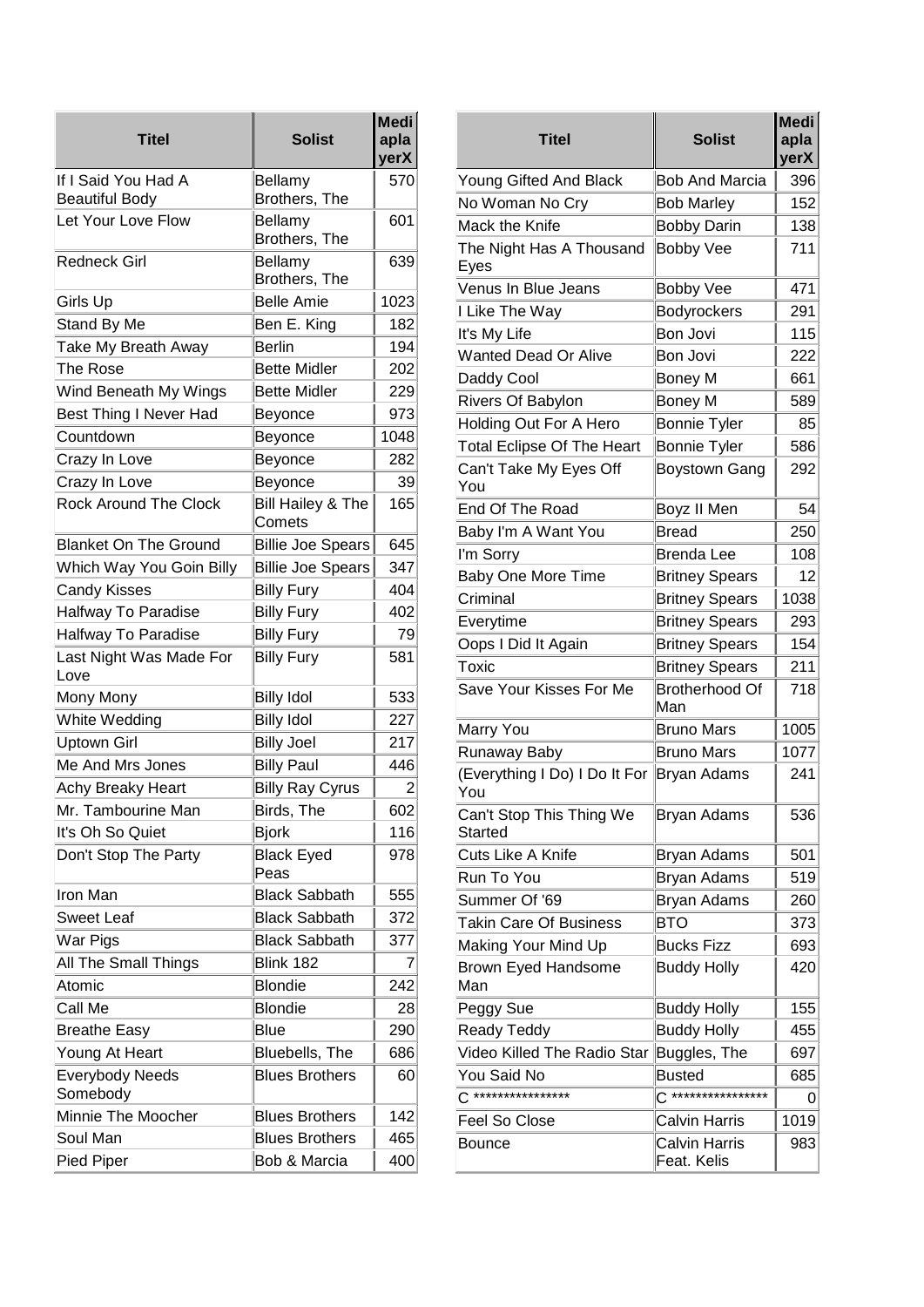| Titel                           | <b>Solist</b>                                    | <b>Medi</b><br>apla<br>yerX |
|---------------------------------|--------------------------------------------------|-----------------------------|
| You're So Vain                  | Carly Simon                                      | 236                         |
| Close To You                    | Carpenters                                       | 34                          |
| We've Only Just Begun           | Carpenters                                       | 226                         |
| <b>Yesterday Once More</b>      | Carpenters                                       | 232                         |
| Everytime We Touch              | Cascada                                          | 500                         |
| Father & Son                    | <b>Cat Stevens</b>                               | 662                         |
| <b>Hard Headed Woman</b>        | <b>Cat Stevens</b>                               | 664                         |
| I Want You (Hold On To<br>Love) | Cee-Lo Green                                     | 1015                        |
| A New Day Has Come              | <b>Celine Dion</b>                               | 499                         |
| All By Myself                   | Celine Dion                                      | 494                         |
| I'm Alive                       | Celine Dion                                      | 280                         |
| My Heart Will Go On             | Celine Dion                                      | 147                         |
| <b>Think Twice</b>              | Celine Dion                                      | 206                         |
| Beauty & The Beast              | Celine Dion /<br>Peabo Bryson                    | 689                         |
| Wherever You Will Go            | <b>Charlene Sorala</b>                           | 1056                        |
| Kiss An Angel Good<br>Morning   | <b>Charley Pride</b>                             | 637                         |
| My Boomerang Won't<br>Come Back | <b>Charlie Drake</b>                             | 343                         |
| <b>Crazy Chick</b>              | Charlotte<br>Church                              | 331                         |
| Ain't No Pleasing You           | Chas & Dave                                      | 448                         |
| Gertcha                         | Chas & Dave                                      | 414                         |
| <b>London Girls</b>             | Chas & Dave                                      | 450                         |
| Margate                         | Chas & Dave                                      | 395                         |
| Rabbitt                         | Chas & Dave                                      | 453                         |
| <b>Hitz</b>                     | Chase And<br>Status Feat.<br><b>Tinie Tempah</b> | 1000                        |
| <b>Believe</b>                  | Cher                                             | 16                          |
| If I Could Turn Back Time       | Cher                                             | 107                         |
| The Shoop Shoop Song            | Cher                                             | 203                         |
| <b>Walking In Memphis</b>       | Cher                                             | 243                         |
| Swagger Jagger                  | Cher Lloyd                                       | 994                         |
| With Ur Love                    | Cher Lloyd Feat.<br><b>Mike Posner</b>           | 1062                        |
| Got To Be Real                  | Cheryl Lynn                                      | 417                         |
| <b>Take Off</b>                 | Chipmunk Feat.<br><b>Trey Songz</b>              | 1002                        |
| Mr. Sandman                     | Chordettes, The                                  | 707                         |
| <b>Next To You</b>              | Chris Brown<br>Feat. Justin<br><b>Bieber</b>     | 996                         |
| Lady In red                     | Chris De Burg                                    | 124                         |

| Titel                               | <b>Solist</b>                               | <b>Medi</b><br>apla<br>yerX |
|-------------------------------------|---------------------------------------------|-----------------------------|
| Lady In Red                         | Chris De Burgh                              | 253                         |
| <b>Beautiful</b>                    | Christina<br>Aguilera                       | 297                         |
| Dirty                               | Christina<br>Aguilera                       | 45                          |
| I Turn To You                       | Christina<br>Aguilera                       | 676                         |
| Ain't No Other Man                  | Christina<br>Aguliera                       | 496                         |
| AM To PM                            | Christina Milan                             | 8                           |
| A Thousand Years                    | Christina Perri                             | 1078                        |
| Jar Of Hearts                       | Christina Perry                             | 1025                        |
| Constantly                          | <b>Cliff Richard</b>                        | 407                         |
| Summer Holiday                      | <b>Cliff Richard</b>                        | 188                         |
| Every Teardrop Is A<br>Waterfall    | Coldplay                                    | 986                         |
| <b>Hardest Part</b>                 | Coldplay                                    | 621                         |
| Paradise                            | Coldplay                                    | 1036                        |
| Speed Of Sound                      | Coldplay                                    | 298                         |
| Teardrop                            | Collective, The                             | 1079                        |
| <b>Mustang Sally</b>                | Commitments,<br>The                         | 145                         |
| Lipstick On Your Collar             | <b>Connie Francis</b>                       | 574                         |
| Mama                                | Connie Francis                              | 705                         |
| My Happiness                        | <b>Connie Francis</b>                       | 577                         |
| Who's Sorry Now                     | <b>Connie Francis</b>                       | 657                         |
| It's Only Make Believe              | Conway Twitty                               | 113                         |
| <b>Breathless</b>                   | Corrs, The                                  | 22                          |
| Summer Sunshine                     | Corrs, The                                  | 334                         |
| Don't It Make My Brown<br>Eyes Blue | <b>Crystal Gayle</b>                        | 625                         |
| Talking In Your Sleep               | <b>Crystal Gayle</b>                        | 633                         |
| Karma Charmeleon                    | <b>Culture Club</b>                         | 687                         |
| Girls Just Wanna Have Fun           | Cyndi Lauper                                | 74                          |
| ****************                    | ***************                             | 0                           |
| The Way                             | Daniel<br>Bedingfield                       | 299                         |
| Bad Day                             | <b>Daniel Powter</b>                        | 284                         |
| Tænder På Et Kys                    | Dansk/ Alberte<br>Winding                   | 731                         |
| Tænker På Et Kram                   | Dansk/ Amalie &<br>Frederikke<br>(MGP 2004) | 921                         |
| Fuck Dig                            | Dansk/ Anna<br>David                        | 939                         |
| Arabiens Drøm                       | Dansk/ Anne<br>Gadegaard                    | 870                         |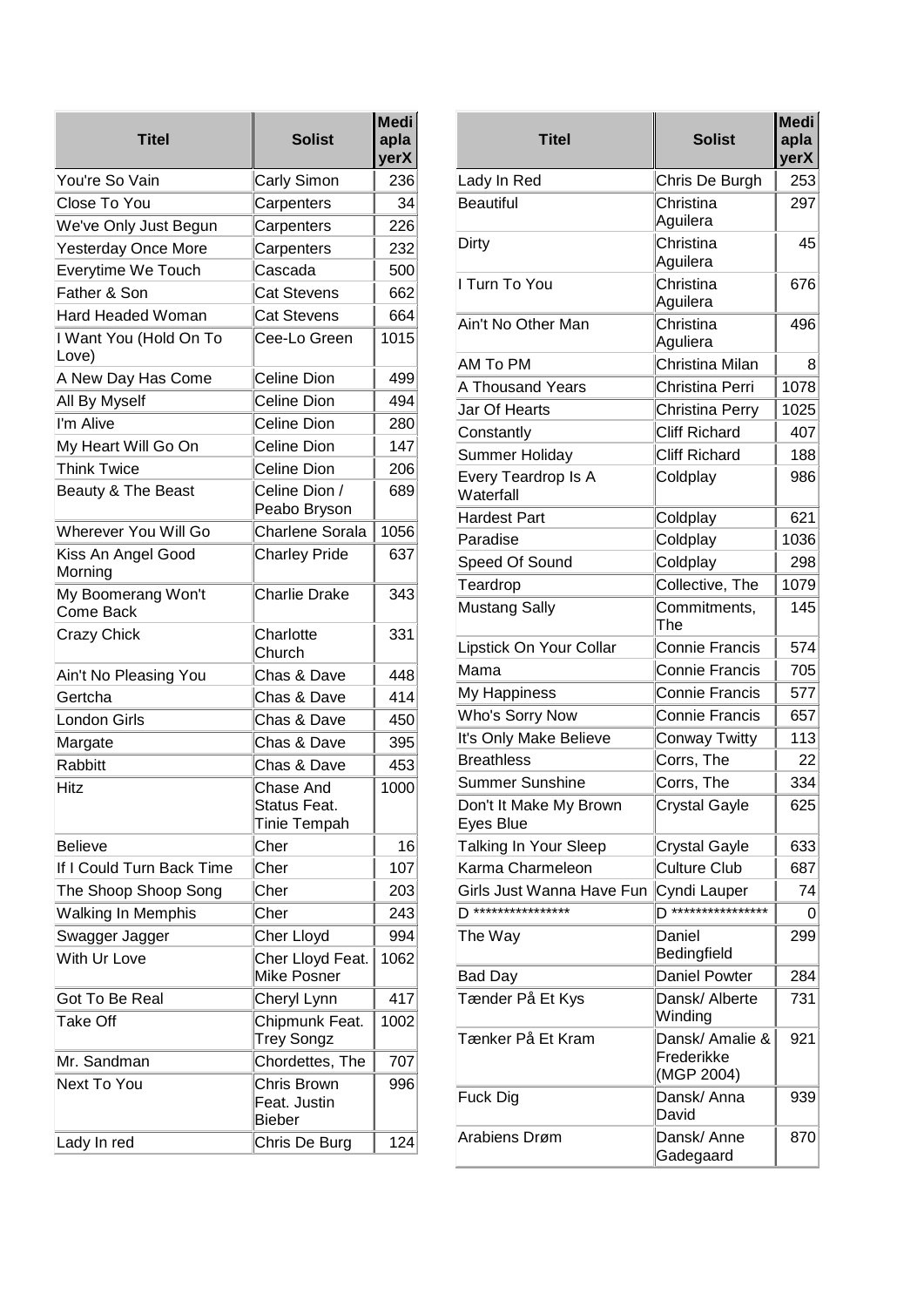| Titel                            | <b>Solist</b>                 | <b>Medi</b><br>apla<br>yerX |
|----------------------------------|-------------------------------|-----------------------------|
|                                  | (MGP 2003)                    |                             |
| En Lille Melodi                  | Dansk/Anne<br>Katrine Herdorf | 928                         |
| 1000 Stykker                     | Dansk/Anne<br>Linnet          | 817                         |
| <b>Barbie Girl</b>               | Dansk/ AQUA                   | 756                         |
| My Oh My                         | Dansk/ AQUA                   | 757                         |
| Jonathan                         | Dansk/Back 2<br>Back          | 802                         |
| I en Lille Båd Der Gynger        | Dansk/Bamses<br>Venner        | 723                         |
| Vil Du Danse Med Mig             | Dansk/Bamses<br>Venner        | 912                         |
| Wimmersvej                       | Dansk/Bamses<br>Venner        | 786                         |
| Vi Gi'r Den Op                   | Dansk/B-Boys<br>(MGP 2003)    | 871                         |
| Shake                            | Dansk/Bent<br>Fabric          | 902                         |
| <b>Bonsoir Madame</b>            | Dansk/ Big Fat<br>Snake       | 950                         |
| Smilende Susie                   | Dansk/Birgit<br>Lystager      | 729                         |
| Pas På Den Knaldrøde<br>Gummibåd | Dansk/Birthe<br>Kjær          | 770                         |
| Vi Maler Byen Rød                | Dansk/Birthe<br>Kjær          | 787                         |
| Den Gule Flyver                  | Dansk/Bjørn &<br>Okay         | 905                         |
| Dig Og Mig                       | Dansk/Blå Øjne                | 804                         |
| Fiskene I Havet                  | Dansk/ Blå Øjne               | 818                         |
| Hos Dig (Er Jeg Alt)             | Dansk/ Blå Øjne               | 803                         |
| Romeo                            | Dansk/ Blå Øjne               | 774                         |
| Bølle-Bob                        | Dansk/Bølle-<br>Bob           | 777                         |
| Bakke Snagvendt-Sangen           | Dansk/<br>Børnesang           | 884                         |
| <b>Bim Bam Busse</b>             | Dansk/<br>Børnesang           | 874                         |
| Bølle-Bob                        | Dansk/<br>Børnesang           | 889                         |
| Der Var Engang En Abe            | Dansk/<br>Børnesang           | 890                         |
| Elefantens Vuggevise             | Dansk/<br>Børnesang           | 881                         |
| Fra Engeland Til Skotland        | Dansk/<br>Børnesang           | 878                         |
| Fy Fy Skamme Skamme              | Dansk/                        | 880                         |

| <b>Titel</b>                        | <b>Solist</b>                             | <b>Medi</b><br>apla<br>yerX |
|-------------------------------------|-------------------------------------------|-----------------------------|
|                                     | Børnesang                                 |                             |
| I Skoven Skulle Være Gilde          | Dansk/<br>Børnesang                       | 879                         |
| Jeg En Gård Mig Bygge Vil           | Dansk/<br>Børnesang                       | 886                         |
| Jeg Er En Glad Lille<br>Cowboy      | Dansk/<br>Børnesang                       | 873                         |
| Jeg Er En Papegøje Fra<br>Amerika   | Dansk/<br>Børnesang                       | 891                         |
| Kajs Sang (Fra Kaj &<br>Andrea)     | Dansk/<br>Børnesang                       | 876                         |
| Mariehønen Evigglad                 | Dansk/<br>Børnesang                       | 875                         |
| Otto Er Et Næsehorn                 | Dansk/<br>Børnesang                       | 883                         |
| <b>Postmand Per</b>                 | Dansk/<br>Børnesang                       | 887                         |
| Så Går Vi Rundt Om En<br>Enebærbusk | Dansk/<br>Børnesang                       | 885                         |
| Tju bang Chokolademand              | Dansk/<br>Børnesang                       | 877                         |
| Verden Er Så Stor, Så Stor          | Dansk/<br>Børnesang                       | 882                         |
| Smuk Som Et Stjerneskud             | Dansk/Brdr.<br>Olsen                      | 778                         |
| Video Video                         | Dansk/Brixx                               | 788                         |
| All That I Want                     | Dansk/ C21                                | 931                         |
| Transparent & Glasslike             | Dansk/ Carpark<br>North                   | 897                         |
| Tilbage Hvor Vi Var                 | Dansk/ Christian                          | 819                         |
| Du Kan Gøre Hvad Du Vil             | Dansk/ Christian<br>(Big Brother<br>2001) | 805                         |
| Superstar                           | Dansk/ Christine<br>Milton                | 906                         |
| Hr. Betjent                         | Dansk/ Clemens                            | 765                         |
| Pigen Er Min                        | Dansk/ Cool<br>Kids (MGP<br>2004)         | 919                         |
| <b>Helt Specielt</b>                | Dansk/ Cozy<br>(MGP 2004)                 | 920                         |
| Æblemand, Kom Indenfor              | Dansk/ Creamy                             | 775                         |
| Help! I'm A Fish                    | Dansk/ Creamy                             | 800                         |
| <b>Little Kitty</b>                 | Dansk/ Creamy                             | 815                         |
| I Won't Cut My Hair                 | Dansk/D.A.D.                              | 848                         |
| Kom Tilbage Nu                      | Dansk/<br>Danseorkestret                  | 734                         |
| Regndans                            | Dansk/                                    | 789                         |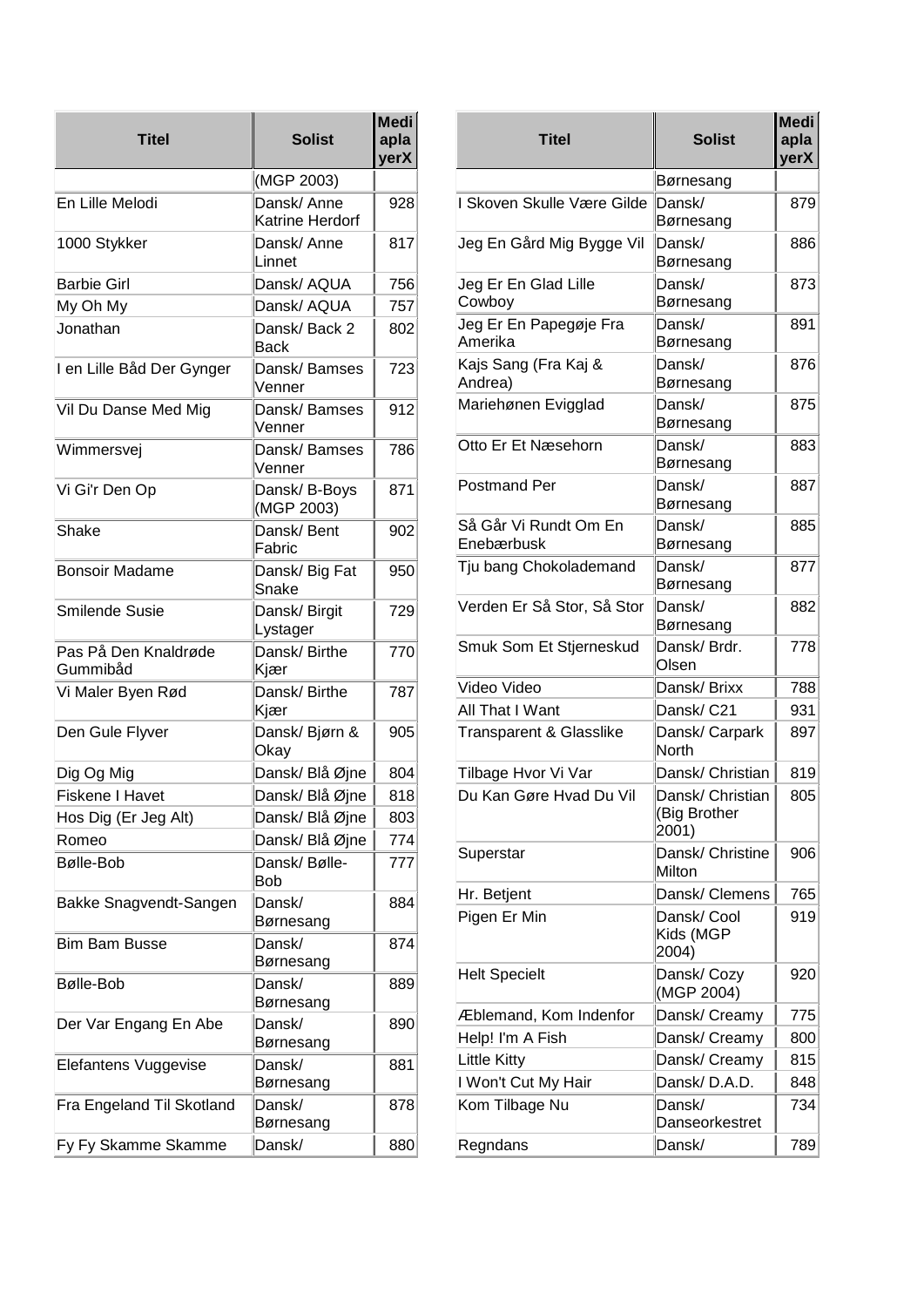| <b>Titel</b>                                  | <b>Solist</b>                              | <b>Medi</b><br>apla<br>yerX |
|-----------------------------------------------|--------------------------------------------|-----------------------------|
|                                               | Danseorkestret                             |                             |
| Er Der Nogen I Himlen                         | Dansk/Danser<br>Med Drenge                 | 932                         |
| Hvor Længe Vil Du Ydmyge Dansk/ Danser<br>Dig | Med Drenge                                 | 820                         |
| Spændt Op Til Lir'                            | Dansk/ Den<br>Gale Pose                    | 759                         |
| Jeg Vil I Seng Med De<br>Fleste               | Dansk/Det<br><b>Brune Punktum</b>          | 773                         |
| Kom Lad Os Gå                                 | Dansk/Det<br><b>Brune Punktum</b>          | 846                         |
| Vi Skal Ud I Det Blå<br>(Dance-version)       | Dansk/Det<br><b>Brune Punktum</b>          | 772                         |
| Sømand Af Verden                              | Dansk/Dodo &<br>The Dodos                  | 850                         |
| Vågner I Natten                               | Dansk/Dodo<br>And The Dodos                | 780                         |
| Gid Du Var I Skanderborg                      | Dansk/Dorte<br>Kollo                       | 821                         |
| Du Er Den, Som Jeg Vil Ha'                    | Dansk/ Emma<br>(MGP 2002)                  | 845                         |
| Didn't I Tell You That I Love<br>You          | Dansk/ Erann<br>DD                         | 898                         |
| Still Believing                               | Dansk/ Erann<br>DD                         | 816                         |
| <b>Hjertet Ser</b>                            | Dansk/ Erann<br>DD & Karen<br><b>Busck</b> | 822                         |
| Mormors Kolonihavehus                         | Dansk/ Eva<br>Madsen                       | 781                         |
| Be Okay                                       | Dansk/ EyeQ                                | 860                         |
| I Want What She's Got                         | Dansk/ EyeQ                                | 823                         |
| The World Outside My Door Dansk/ EyeQ         |                                            | 824                         |
| Jesus Og Josefine                             | Dansk/Fra<br>"Jesus Og<br>Josefine"        | 903                         |
| Kvinde Min                                    | Dansk/ Gasolin                             | 753                         |
| <b>Masser Af Succes</b>                       | Dansk/ Gasolin                             | 915                         |
| Rabalderstræde                                | Dansk/ Gasolin                             | 752                         |
| Se Venedig Og Dø                              | Dansk/ Gasolin                             | 751                         |
| <b>Buster Buster</b>                          | Dansk/ G-Beat<br>(MGP 2004)                | 922                         |
| Lille Sommerfugl                              | Dansk/ Gitte<br>Hænning                    | 730                         |
| Danmark                                       | Dansk/ Gnags                               | 766                         |
| Den Dejligste Morgen                          | Dansk/ Gnags                               | 785                         |
| Mr. Swing King                                | Dansk/ Gnags                               | 790                         |
| <b>Vilde Kaniner</b>                          | Dansk/ Gnags                               | 825                         |

| Medi<br>apla<br>yerX | <b>Titel</b>                               | <b>Medi</b><br><b>Solist</b><br>apla<br>yerX |     |
|----------------------|--------------------------------------------|----------------------------------------------|-----|
|                      | Dansevise                                  | Dansk/ Grethe &                              | 826 |
| 932                  |                                            | Jørgen<br>Ingemann                           |     |
| 820                  | Kloden Drejer                              | Dansk/ Gry                                   | 833 |
| 759                  | Gem Et Lille Smil Til Det<br>Blir' Gråvejr | Dansk/ Gustav<br>Winkler                     | 837 |
| 773                  | Magi I Luften                              | Dansk/Halberg<br>& Larsen                    | 784 |
| 846                  | Humletid                                   | Dansk/<br>Humleridderne                      | 764 |
| 772                  | Hammer Hammer Fedt                         | Dansk/ Jacob<br>Haugaard                     | 733 |
| 850                  | Tænder På Dig                              | Dansk/ Jakob<br>Sveistrup                    | 933 |
| 780                  | First To Let You Know                      | Dansk/ James<br>Sampson                      | 843 |
| 821                  | Der Er Noget Galt I<br>Danmark             | Dansk/ John<br>Mogensen                      | 746 |
| 845                  | Fut I Fejemøget                            | Dansk/ John<br>Mogensen                      | 747 |
|                      | Nina Kære Nina                             | Dansk/ John                                  | 722 |
| 898                  | Så Længe Jeg Lever                         | Mogensen<br>Dansk/ John                      | 721 |
| 816                  |                                            | Mogensen                                     |     |
| 822                  | Elskovspony                                | Dansk/ Johnny<br>Deluxe                      | 900 |
|                      | Vi Vil Ha' Mer'                            | Dansk/ Johnny<br>Deluxe                      | 924 |
| 781                  | Du Burde Købe Dig En<br>Tyrolerhat         | Dansk/ Johnny<br>Reimar                      | 827 |
| 860<br>823           | Sikken' Fest                               | Dansk/ Johnny<br>Reimar                      | 755 |
| 824                  | Havnen                                     | Dansk/ Jokeren                               | 899 |
| 903                  | Mænds Ruin                                 | Dansk/ Jokeren                               | 940 |
|                      | Right Here Next To You                     | Dansk/ Jon<br>(Popstars 2002)                | 859 |
| 753                  | Dejlig Er Den Himmel Blå                   | Dansk/ Julesang                              | 960 |
| 915                  | Det Kimer Nu Til Julefest                  | Dansk/ Julesang                              | 953 |
| 752                  | En Lille Nisse Rejste                      | Dansk/ Julesang                              | 959 |
| 751                  | Et Barn Er Født I Betlehem                 | Dansk/ Julesang                              | 954 |
| 922                  | Glade Jul, Dejlige Jul                     | Dansk/ Julesang                              | 955 |
| 730                  | Højt Fra Træets Grønne<br>Top              | Dansk/ Julesang                              | 956 |
|                      | I En Kælder Sort Som Kul                   | Dansk/ Julesang                              | 964 |
| 766<br>785           | Julen Har Bragt Velsignet<br>Bud           | Dansk/ Julesang                              | 961 |
| 790                  | Juletræet Med Sin Pynt                     | Dansk/ Julesang                              | 957 |
| 825                  | Kender I Den Om Rudolf                     | Dansk/ Julesang                              | 963 |
|                      |                                            |                                              |     |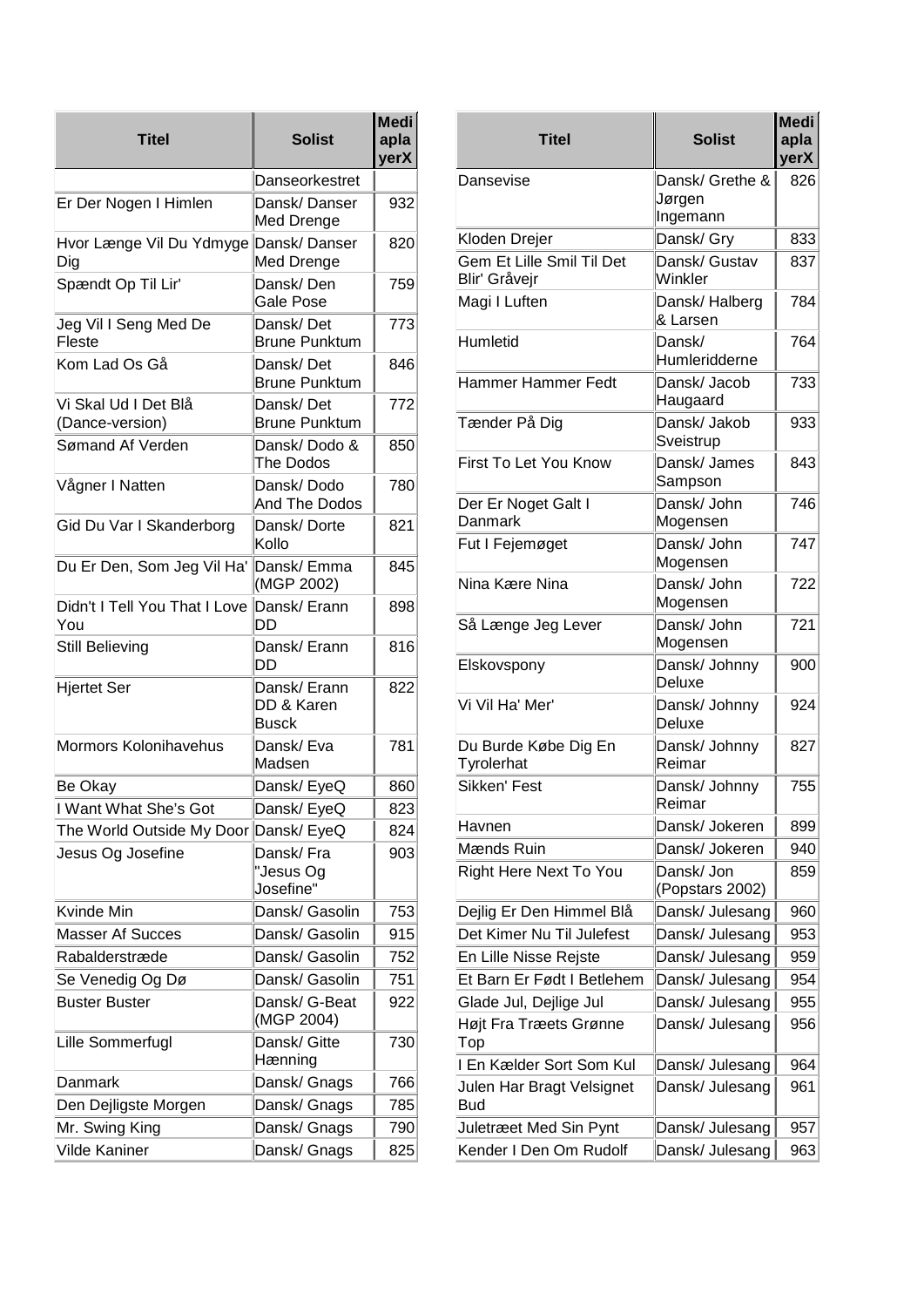| <b>Titel</b>                          | <b>Solist</b>                            | <b>Medi</b><br>apla<br>yerX |                                |
|---------------------------------------|------------------------------------------|-----------------------------|--------------------------------|
| Nu' Det Jul Igen                      | Dansk/ Julesang                          | 962                         | Uma Na I                       |
| Sikken Voldsom Trængsel<br>Og Alarm   | Dansk/ Julesang                          | 958                         | Det' Lige                      |
| Vær Velkommen Herrens<br>År           | Dansk/ Julesang                          | 965                         | Det er Ikk                     |
| Jesus Og Josefine                     | Dansk/ Julesang                          | 968                         | Det Er Ikl                     |
|                                       | (Fra "Jesus Og                           |                             | Undskyld                       |
|                                       | Josefine")                               |                             | Hvor Ska                       |
| Det' Jul Det' Cool                    | Dansk/ Julesang<br>(MC Einar)            | 966                         | Re-Sepp-<br>Fodbolds           |
| Søren Banjomus                        | Dansk/ Julesang<br>(Otto<br>Brandenburg) | 969                         | Kald Det                       |
| Cool Jul (Pyrus Sang)                 | Dansk/ Julesang<br>(Pyrus)               | 967                         | Onkel Ch                       |
| Jeg Så Julemanden Kysse<br>Mor        | Dansk/ Julesang<br>Mix 1 af 4            | 970                         | For Kend                       |
| På Loftet Sidder Nissen               | Dansk/ Julesang<br>Mix 2 af 4            | 970                         | Stille Før                     |
| Til Julebal I Nisseland               | Dansk/ Julesang<br>Mix 3 af 4            | 970                         | Tæt På <i>A</i>                |
| Den Himmelblå                         | Dansk/ Julesang<br>Mix 4 af 4            | 970                         | Hallo Hal                      |
| Shout (Our Love Will Be<br>The Light) | Dansk/ Julie                             | 896                         | Boom Bo<br>Vis Mig H           |
| Vi Er Venner                          | Dansk/ Julie &<br>Sofie (MGP<br>2003)    | 868                         | Taking Ba                      |
| Every Little Part Of Me               | Dansk/ Julie<br>(Popstars 2002)          | 858                         | Imens Hu                       |
| Move Your Feet                        | Dansk/ Junior<br>Senior                  | 844                         | Dub-I-Dul                      |
| Sjæl I Flammer                        | Dansk/ Kasper<br>Winding                 | 944                         | Der Var E<br>I Et Land         |
| Jutlandia                             | Dansk/ Kim<br>Larsen                     | 847                         | Min Kat D                      |
| Midt Om Natten                        | Dansk/ Kim<br>lLarsen                    | 806                         | Du Er Ik'                      |
| Om Lidt Bliver' Her Stille            | Dansk/ Kim<br>Larsen                     | 791                         | Hvordan                        |
| Papirsklip                            | Dansk/ Kim                               | 767                         |                                |
| Sømand Ombord                         | Larsen<br>Dansk/ Kim                     |                             | Alt Det                        |
|                                       | Larsen                                   | 929                         | <b>Buster</b><br><b>Buster</b> |
| Susan Himmelblå                       | Dansk/ Kim<br>Larsen                     | 749                         | Afrika (De                     |
| Syd For Køge                          | Dansk/ Kim                               | 750                         | Dag For I<br>Du Er Su          |
|                                       | Larsen                                   |                             | Ordenspo                       |
| Tag Mig Med Til Joanna                | Dansk/ Kim<br>Larsen                     | 907                         | Shake-Sh                       |

| <b>Titel</b>                             | <b>Solist</b>                            | <b>Medi</b><br>apla<br>yerX |
|------------------------------------------|------------------------------------------|-----------------------------|
| Uma Na Na                                | Dansk/ Kim<br>Larsen                     | 930                         |
| Det' Lige Det                            | Dansk/ Kirsten &<br>Søren                | 769                         |
| Det er Ikke Så Svært                     | Dansk/ Krumme                            | 776                         |
| Det Er Ikke Så Svært                     | Dansk/ Krumme                            | 888                         |
| Undskyld                                 | Dansk/ L.O.C.                            | 916                         |
| Hvor Skal Vi Sove I Nat                  | Dansk/ Laban                             | 807                         |
| Re-Sepp-Ten /<br>Fodboldsang             | Dansk/<br>Landsholdet                    | 725                         |
| Kald Det Kærlighed                       | Dansk/ Lars<br>Lilholt                   | 735                         |
| <b>Onkel Christian</b>                   | Dansk/ Lars<br>Lilholt                   | 849                         |
| For Kendt                                | Dansk/Lex Og<br>Klatten                  | 840                         |
| Stille Før Storm                         | Dansk/ Lis<br>Sørensen                   | 938                         |
| Tæt På Ækvator                           | Dansk/ Lis<br>Sørensen                   | 736                         |
| Hallo Hallo                              | Dansk/Lonnie<br>Devantier                | 808                         |
| Boom Boom                                | Dansk/ Mabel                             | 792                         |
| Vis Mig Hvem Du Er                       | Dansk/ Malene<br>Winther<br>Mortensen    | 830                         |
| <b>Taking Back My Heart</b>              | Dansk/Maria<br>Lucia                     | 909                         |
| Imens Hun Sang (Di Da Di)                | Dansk/ Maria<br>Montell                  | 741                         |
| Dub-I-Dub                                | Dansk/ Me & My                           | 758                         |
| Der Var Engang En Abe                    | Dansk/ Mek Pek                           | 779                         |
| I Et Land Uden Høje Bjerge               | Dansk/ Michael<br>Falch                  | 744                         |
| Min Kat Den Danser Tango                 | Dansk/ Monique                           | 745                         |
| Du Er Ik' Som De Andre Pir'              | Dansk/ Morten<br>Fillipsen (MGP<br>2002) | 839                         |
| Hvordan Ku' Du Gøre Det?                 | Dansk/Morten<br>Remar                    | 761                         |
| Alt Det                                  | Dansk/ Mortito                           | 951                         |
| <b>Buster</b>                            | Dansk/Nana                               | 809                         |
| <b>Buster</b>                            | Dansk/Nana                               | 892                         |
| Afrika (Det Bliver Bedre<br>Dag For Dag) | Dansk/ Nana m.<br>fl.                    | 893                         |
| Du Er Superliga                          | Dansk/Nephew                             | 923                         |
| Ordenspoliti                             | Dansk/Nephew                             | 935                         |
| Shake-Shake-Shake                        | Dansk/Nicolai                            | 941                         |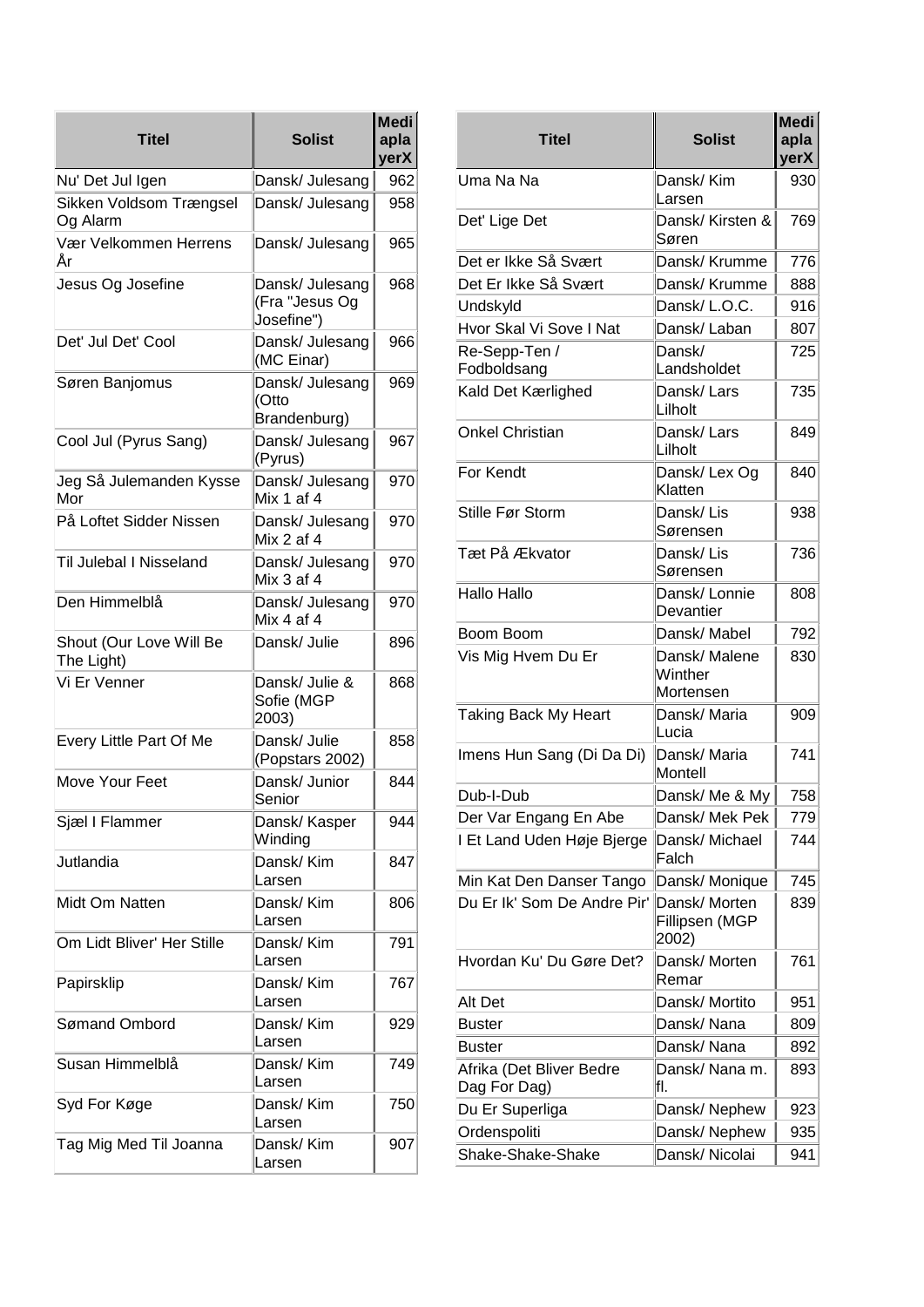| (MGP 2005)                                  | yerX                                                                                                              |                          |
|---------------------------------------------|-------------------------------------------------------------------------------------------------------------------|--------------------------|
|                                             |                                                                                                                   | Jeg Ved I                |
| Dansk/ Nik &<br>Jay                         | 901                                                                                                               | All The P                |
| Dansk/ Nik &<br>Jay                         | 910                                                                                                               | World<br>Den Lille       |
| Dansk/Nik &                                 | 861                                                                                                               | Det' Ikke                |
| Dansk/Nik &                                 | 925                                                                                                               | Jeg Er Er                |
| Dansk/                                      | 971                                                                                                               | Amerika<br>You've N      |
| Dansk/ Nytårs-<br>melodien                  | 918                                                                                                               | <b>Before</b><br>Den Jeg |
| Dansk/One Two                               | 946                                                                                                               |                          |
| Dansk/Østkyst<br><b>Hustlers</b>            | 738                                                                                                               | I Surrend                |
| Dansk/Østkyst<br><b>Hustlers</b>            | 762                                                                                                               | The Secc<br>Du Er Så     |
| Dansk/Østkyst<br><b>Hustlers</b>            | 763                                                                                                               | Jeg Tror                 |
| Dansk/Otto                                  | 851                                                                                                               | Kærlighe<br>Den Rød      |
| Dansk/<br>Outlandish                        | 949                                                                                                               | <b>Fed Rock</b>          |
| Dansk/På<br>Slaget 12                       | 724                                                                                                               | <b>Hvalen H</b>          |
| Dansk/ Paul<br><b>Krebs</b>                 | 768                                                                                                               | Midsomm                  |
| Dansk/Peter<br>Belli                        | 732                                                                                                               | Nam Nan                  |
| Dansk/ Peter<br>Frodin & Jimmy<br>Jørgensen | 828                                                                                                               | Sexchika                 |
| Dansk/Peter<br>Sommer                       | 937                                                                                                               | Står På E                |
| Dansk/ Poul<br><b>Krebs</b>                 | 853                                                                                                               | Vuffelivoy               |
| Dansk/Ray Dee<br>Ohh                        | 739                                                                                                               | Twist Of I               |
| Dansk/Razz                                  | 838                                                                                                               |                          |
| Dansk/Roben &<br>Knud                       | 894                                                                                                               | Kære Fru                 |
| Dansk/ Rollo &                              | 810                                                                                                               | Vindens I<br>Du Har B    |
| Dansk/ Rollo &                              | 801                                                                                                               | On A Lon                 |
| Dansk/ Rollo &                              | 793                                                                                                               | Kender D                 |
|                                             | Jay<br>Jay<br>Nytårsmelodien<br>Brandenburg<br>(MGP 2002)<br>Der Står Et Billed Af Dig På<br>King<br>King<br>King |                          |

| <b>Titel</b>                       | <b>Solist</b>                                               | <b>Medi</b><br>apla<br>yerX |
|------------------------------------|-------------------------------------------------------------|-----------------------------|
| Jeg Ved Det Godt                   | Dansk/Rugsted<br>& Kreutzfeldt                              | 743                         |
| All The People In The<br>World     | Dansk/Safri<br>Duo                                          | 904                         |
| Den Lille Løgn                     | Dansk/Sanne<br>Salomonsen                                   | 740                         |
| Det' Ikke Det Du Siger             | Dansk/Sanne<br>Salomonsen                                   | 742                         |
| Jeg Er En Papegøje Fra<br>lAmerika | Dansk/Sanne<br>Salomonsen                                   | 794                         |
| You've Never Been Loved<br>Before  | Dansk/Sanne<br>Salomonsen                                   | 936                         |
| Den Jeg Elsker, Elsker Jeg         | Dansk/Sanne<br>Salomonsen-<br>Linnet                        | 726                         |
| I Surrender                        | Dansk/ Saybia                                               | 926                         |
| The Second You Sleep               | Dansk/ Saybia                                               | 835                         |
| Du Er Så Smuk Og Dejlig            | Dansk/ Shit &<br>Shanel                                     | 836                         |
| Jeg Tror Det Kaldes<br>Kærlighed   | Dansk/Shout<br>(MGP 2003)                                   | 872                         |
| Den Røde Tråd                      | Dansk/ Shu-Bi-<br>Dua                                       | 832                         |
| Fed Rock                           | Dansk/ Shu-Bi-<br>Dua                                       | 748                         |
| Hvalen Hvalborg                    | Dansk/ Shu-Bi-<br>Dua                                       | 795                         |
| Midsommersangen                    | Dansk/ Shu-Bi-<br>Dua                                       | 728                         |
| Nam Nam                            | Dansk/ Shu-Bi-<br>Dua                                       | 854                         |
| Sexchikane                         | Dansk/ Shu-Bi-<br>Dua                                       | 727                         |
| Står På En Alpetop                 | Dansk/ Shu-Bi-<br>Dua                                       | 811                         |
| Vuffelivov                         | Dansk/ Shu-Bi-<br>Dua                                       | 829                         |
| Twist Of Love                      | Dansk/ Sidsel<br><b>Ben Semmane</b><br>(Voksen MGP<br>2006) | 948                         |
| Kære Fru Lærer                     | Dansk/ Signe K.<br>(MGP 2005)                               | 942                         |
| Vindens Farver                     | Dansk/ Simone                                               | 934                         |
| Du Har Brug For Mig                | Dansk/Sisse<br>(MGP 2001)                                   | 814                         |
| On A Long Lonely Night             | Dansk/Sko-<br>Torp                                          | 945                         |
| Kender Du Det (Mona                | Dansk/Søren                                                 | 754                         |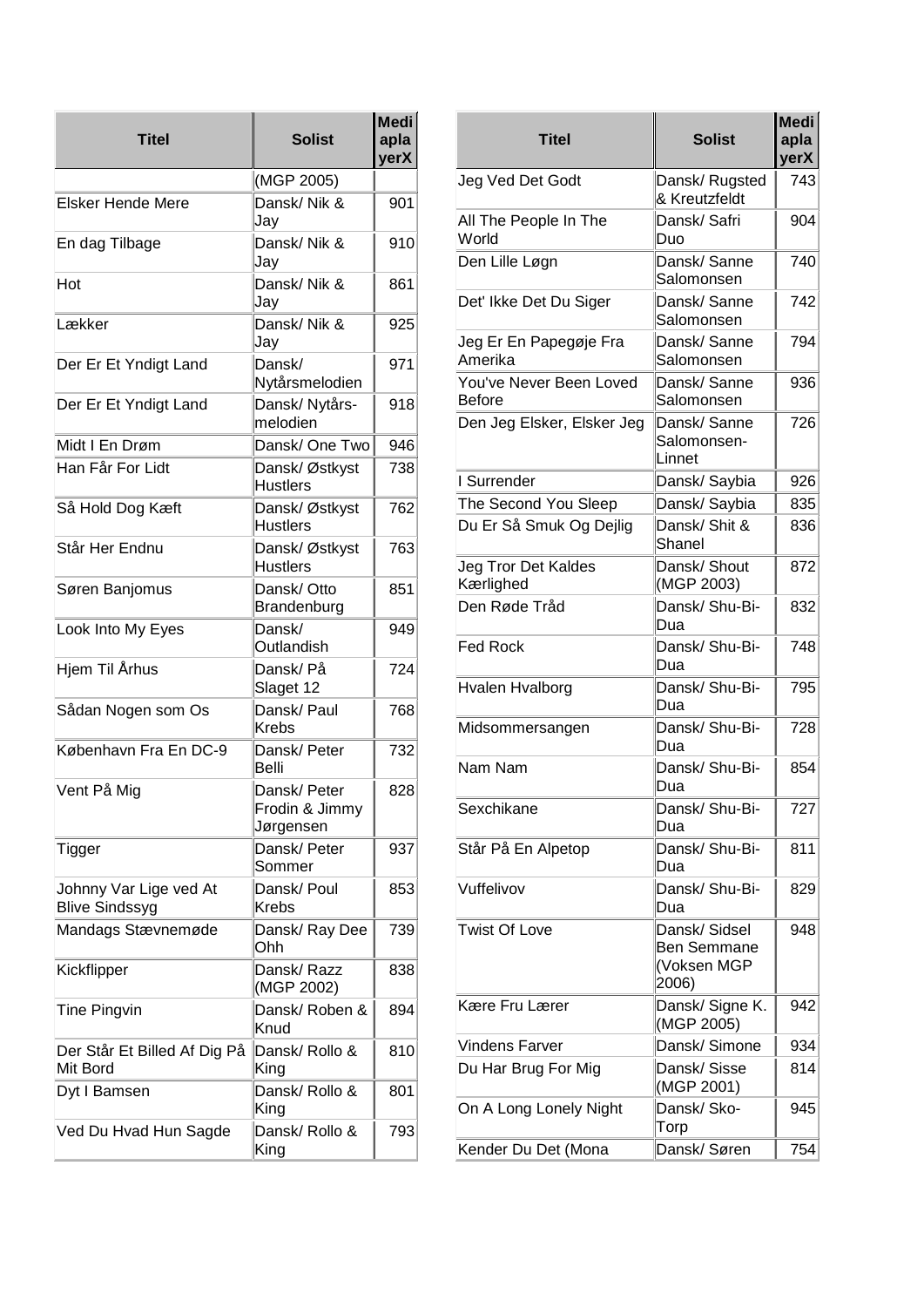| Titel                                      | <b>Solist</b>                                       | <b>Medi</b><br>apla<br>yerX |
|--------------------------------------------|-----------------------------------------------------|-----------------------------|
| Mona)                                      | Kragh-Jacobsen                                      |                             |
| Danmarks Drenge /<br>Fodboldsang           | Dansk/Søren<br>Poppe & Sofie<br>Lassen-Kahlke       | 842                         |
| Let Your Fingers Do The<br>Walking         | Dansk/ Sort Sol                                     | 947                         |
| <b>Inderst Inde</b>                        | Dansk/Søs<br>Fenger                                 | 855                         |
| Susanne Susanne (Jeg<br>Hader)             | Dansk/<br>Souvenirs                                 | 771                         |
| Love Will Keep You Warm                    | Dansk/ Swan<br>Lee                                  | 913                         |
| Rør Ved Mig                                | Dansk/<br><b>Sweethearts</b>                        | 852                         |
| Himmelhunden                               | Dansk/Teddy<br>Edelmann                             | 783                         |
| Det Er Mig Der Står Herude<br>Og Banker På | Dansk/Thomas<br>Helmig                              | 796                         |
| Jeg Tager Imod                             | Dansk/Thomas<br>Helmig                              | 760                         |
| She's Leaving, It's Over                   | Dansk/Thomas<br>Helmig                              | 831                         |
| Stupid Man                                 | Dansk/Thomas<br>Helmig                              | 927                         |
| Sig Det Løgn                               | Dansk/Thomas<br>Thordarsson                         | 908                         |
| Du Kan Sige Ja-Ja                          | Dansk/Three In<br>One (MGP<br>2001)                 | 813                         |
| <b>Right Next To The Right</b><br>One      | Dansk/Tim<br>Christensen (fra<br>"Nikolaj & Julie") | 895                         |
| Disco Tango                                | Dansk/Tommy<br>Seebach                              | 834                         |
| Hip Hurra, Det' Min<br>Fødselsdag          | Dansk/Tommy<br>Seebach                              | 782                         |
| Krøller Eller Ej                           | Dansk/Tommy<br>Seebach                              | 797                         |
| <b>VLTJ</b>                                | Dansk/Tørfisk                                       | 856                         |
| Sig Du Ka' Li' Mig                         | Dansk/<br>Tøsedrengene                              | 737                         |
| Danse I Måneskin                           | Dansk/Trine<br>Dyrholm &<br>Moonlighters            | 798                         |
| Ta' Mig Som Jeg Er                         | Dansk/Tue<br>(MGP 2003)                             | 869                         |
| En Sang Om Kærlighed                       | Dansk/Tue<br>West                                   | 914                         |
| Bag Duggede Ruder                          | Dansk/TV-2                                          | 799                         |

| <b>Titel</b>                   | <b>Solist</b>                                              | <b>Medi</b><br>apla<br>yerX |
|--------------------------------|------------------------------------------------------------|-----------------------------|
| De Første Kærester På<br>Månen | Dansk/TV-2                                                 | 952                         |
| Der Går Min Klasselærer        | Dansk/TV-2                                                 | 841                         |
| Fantastiske Toyota             | Dansk/TV-2                                                 | 917                         |
| Rigtige Mænd                   | Dansk/TV-2                                                 | 812                         |
| Du Må Forstå                   | Dansk/Twiz<br>(MGP 2005)                                   | 943                         |
| Prinsesse                      | Dansk/ Zididada                                            | 911                         |
| Walking On Water               | Dansk/ Zididada                                            | 857                         |
| Tag Med Ud Og Fisk             | Dansk/01 Mix 1:<br>Gitte Hænning<br>Schlagere              | 862                         |
| Jeg Snakker Med Mig Selv       | Dansk/02 Mix 1:<br>Gitte Hænning<br>Schlagere              | 862                         |
| Lille Frøken Himmelblå         | Dansk/03 Mix 1:<br>Gitte Hænning<br>Schlagere              | 862                         |
| Flower Power Tøj               | Dansk/04 Mix 2:<br>Dansk-Top Hits<br>(Ulla Pia)            | 863                         |
| Sommer & Sol                   | Dansk/05 Mix 2:<br>Dansk-Top Hits<br>(Sweethearts)         | 863                         |
| Eviva España                   | Dansk/06 Mix 2:<br>Dansk-Top Hits<br>(Elisabeth<br>Edberg) | 863                         |
| Jeg Ringer På Fredag           | Dansk/07 Mix 2:<br>Dansk-Top Hits<br>(Sweethearts)         | 863                         |
| Det Var En Lørdag Aften        | Dansk/08 Mix 3:<br>Kim Larsen Soft-<br>Hits                | 864                         |
| Sonny Boy                      | Dansk/09 Mix 3:<br>Kim Larsen Soft-<br>Hits                | 864                         |
| Kom Igen Til Mandalay          | Dansk/10 Mix 3:<br>Kim Larsen Soft-<br>Hits                | 864                         |
| Den Allersidste Dans           | Dansk/11 Mix 3:<br>Kim Larsen Soft-<br><b>Hits</b>         | 864                         |
| Gå Med I Lunden                | Dansk/12 Mix 4:<br>Guldalder-Hits<br>(Liva Weel)           | 865                         |
| Er Du Dus Med Himlens<br>Fugle | Dansk/13 Mix 4:<br>Guldalder-Hits<br>(Poul Reichardt)      | 865                         |
| To Lys På Et Bord              | Dansk/14 Mix 4:                                            | 865                         |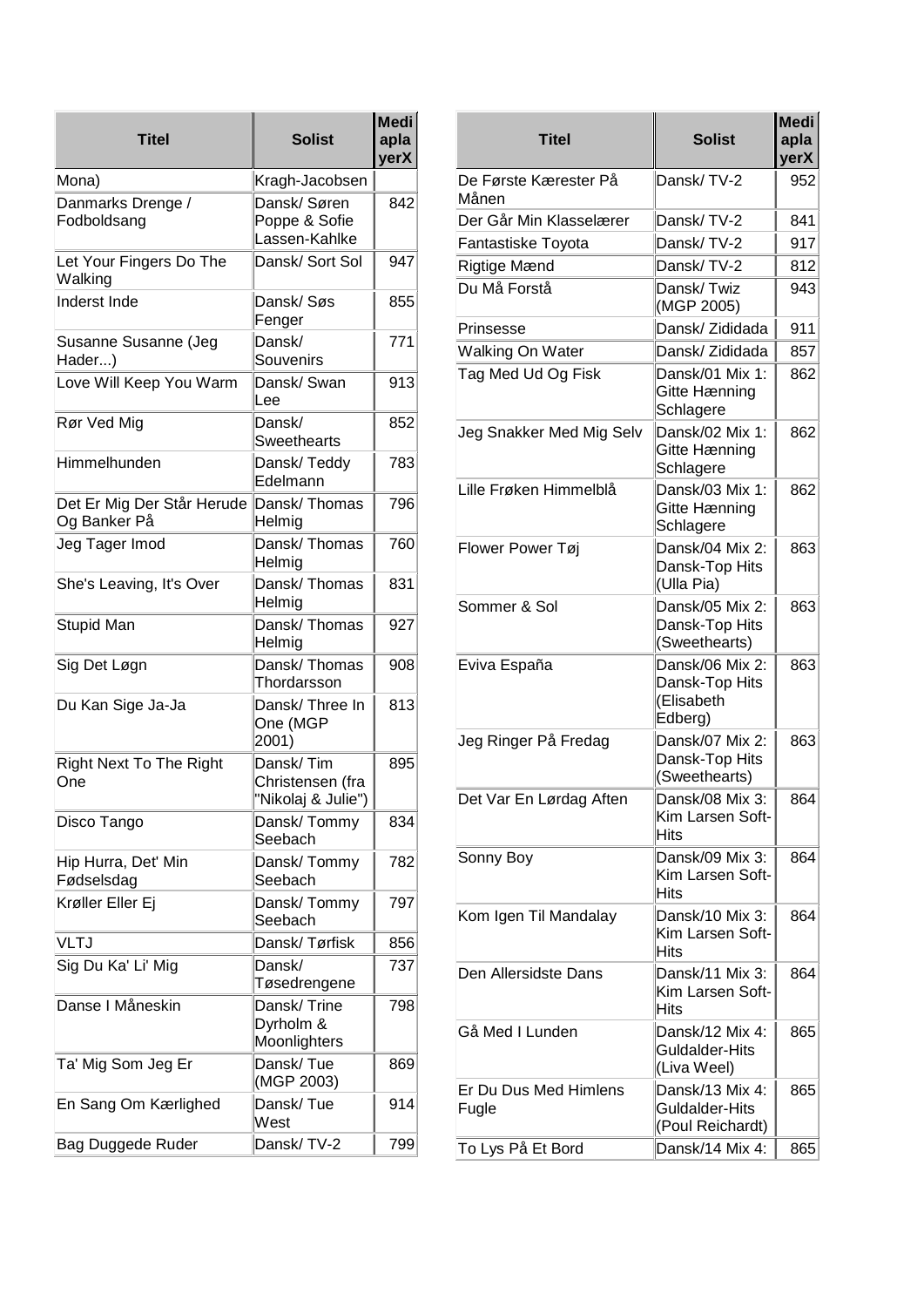| Titel                          | <b>Solist</b>                                             | <b>Medi</b><br>apla<br>yerX |
|--------------------------------|-----------------------------------------------------------|-----------------------------|
|                                | Guldalder-Hits                                            |                             |
|                                | (Otto<br>Brandenburg)                                     |                             |
| Skibet Skal Sejle I Nat        | Dansk/15 Mix 4:                                           | 865                         |
|                                | Guldalder-Hits                                            |                             |
|                                | (Gustav Winkler)                                          |                             |
| Jeg Så Julemanden Kysse<br>Mor | Dansk/16 Mix 5:<br>Julehits                               | 866                         |
| På Loftet Sidder Nissen        | Dansk/17 Mix 5:<br>Julehits                               | 866                         |
| Til Julebal I Nisseland        | Dansk/18 Mix 5:<br>Julehits                               | 866                         |
| Den Himmelblå                  | Dansk/19 Mix 5:<br>Julehits (Shu-Bi-<br>Dua)              | 866                         |
| Rigtige Venner                 | Dansk/20 Mix 6:<br>Giro 413 Hits<br>(Jodle Birge)         | 867                         |
| Kære Lille Mormor              | Dansk/21 Mix 6:<br>Giro 413 Hits<br>(Richard<br>Ravnwald) | 867                         |
| Hvorfor Går Louise Til Bal     | Dansk/22 Mix 6:<br>Giro 413 Hits<br>(Bamses<br>Venner)    | 867                         |
| Stik Mig En Øl                 | Dansk/23 Mix 6:<br>Giro 413 Hits<br>(Carl Petter)         | 867                         |
| No Regrets                     | Dappy                                                     | 1027                        |
| I Hear You Knockin'            | Dave Edmunds                                              | 569                         |
| Heroes                         | David Bowie                                               | 273                         |
| Let's Dance                    | David Bowie                                               | 511                         |
| Space Oddity                   | David Bowie                                               | 254                         |
| Little Bad Girl                | David Guetta<br>Feat. Taio Cruz<br>& Ludacriz             | 1013                        |
| <b>Without You</b>             | David Guetta<br>Feat. Usher                               | 1055                        |
| Just A Gigolo                  | David Lee Roth                                            | 549                         |
| Little Old Wine Drinker Me     | Dean Martin                                               | 130                         |
| That's Amore                   | Dean Martin                                               | 196                         |
| <b>Breakfast At Tiffany's</b>  | Deep Blue<br>Something                                    | 21                          |
| <b>Highway Star</b>            | Deep Purple                                               | 640                         |
| Smoke On The Water             | Deep Purple                                               | 363                         |
| Runaway                        | Del Shannon                                               | 650                         |
| Hideaway                       | De'Lacey                                                  | 612                         |
| Let's Hear It For The Boy      | Denice Williams                                           | 126                         |

| Medi<br>apla<br>yerX | <b>Titel</b>                                  | <b>Solist</b>                   | <b>Medi</b><br>apla<br>yerX |
|----------------------|-----------------------------------------------|---------------------------------|-----------------------------|
|                      | Enjoy The Silence                             | Depeche Mode                    | 506                         |
|                      | In The Dark                                   | Dev                             | 1007                        |
| 865                  | Come On Eileen                                | Dexy's Midnight<br>Runners      | 35                          |
| 866                  | Geno                                          | Dexy's Midnight<br>Runners      | 663                         |
|                      | You're Getting To Be A<br>Habit With Me       | Diana Krall                     | 357                         |
| 866                  | <b>Upside Down</b>                            | Diana Ross                      | 695                         |
| 866                  | You Are Everything                            | Diana Ross And<br>Marvin Gaye   | 478                         |
| 866                  | Where Did Our Love Go                         | Diana Ross And<br>The Supremes  | 408                         |
|                      | My Life                                       | Dido                            | 309                         |
| 867                  | White Flag                                    | Dido                            | 301                         |
|                      | Escaping                                      | Dina Carroll                    | 595                         |
| 867                  | Mad About The Boy                             | Dinah<br>Washington             | 425                         |
|                      | Abraham Martin And John                       | Dion                            | 405                         |
|                      | Teenager In Love                              | Dion And The<br><b>Belmonts</b> | 195                         |
| 867                  | Walk Of Life                                  | <b>Dire Straits</b>             | 220                         |
|                      | Not Ready To Make Nice                        | Dixie Chicks                    | 670                         |
| 867                  | Louder                                        | DJ Fresh Feat.<br>Sian Evans    | 993                         |
|                      | Heaven                                        | Dj Sammy                        | 303                         |
|                      | 9 To 5                                        | <b>Dolly Parton</b>             | 349                         |
| 1027                 | Here You Come Again                           | Dolly Parton                    | 630                         |
| 569                  | In The Ghetto                                 | <b>Dolly Parton</b>             | 342                         |
| 273                  | Jolene                                        | Dolly Parton                    | 118                         |
| 511                  | American Pie                                  | Don McLean                      | 9                           |
| 254                  | Crying                                        | Don McLean                      | 594                         |
| 1013                 | Recall A Gypsy Woman                          | Don Williams                    | 350                         |
|                      | <b>Hot Stuff</b>                              | Donna Summer                    | 88                          |
| 1055                 | Sugarbush                                     | Doris Day                       | 466                         |
| 549                  | When You're In Love With<br>A Beautiful Woman | Dr. Hook                        | 656                         |
| 130                  | <b>Under The Boardwalk</b>                    | Drifters, The                   | 215                         |
| 196                  | A View To A Kill                              | Duran Duran                     |                             |
| 21                   | Is There Something I<br><b>Should Know</b>    | Duran Duran                     | 540                         |
| 640                  | I Only want To Be With You                    | Dusty<br>Springfield            | 100                         |
| 363<br>650           | Son Of A Preacher Man                         | Dusty<br>Springfield            | 477                         |
| 612<br>126           | You Don't Have To Say<br>You Love Me          | Dusty<br>Springfield            | 409                         |
|                      |                                               |                                 |                             |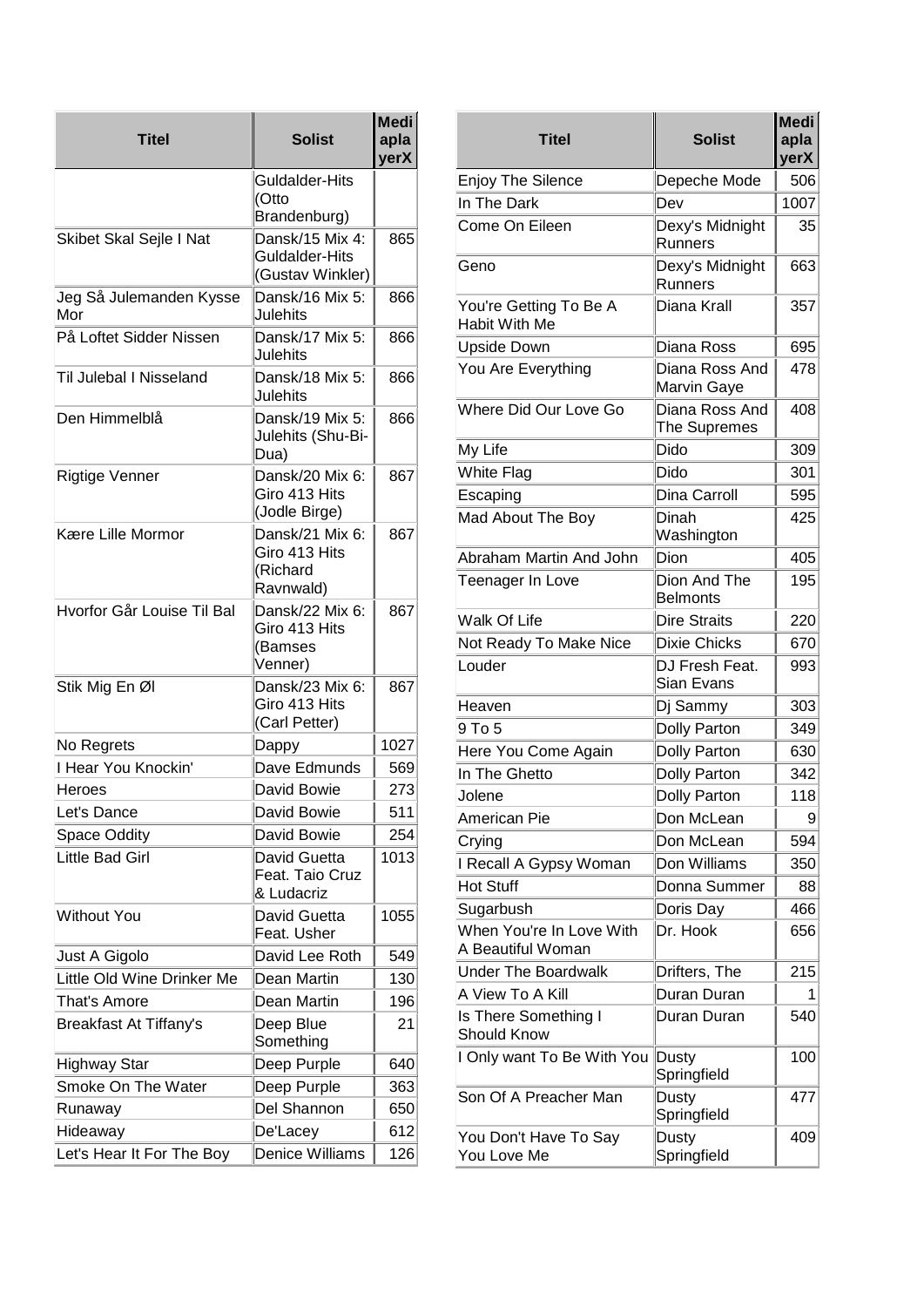| <b>Titel</b>                        | <b>Solist</b>                                     | <b>Medi</b><br>apla<br>yerX |
|-------------------------------------|---------------------------------------------------|-----------------------------|
| F ****************                  | ****************<br>F                             | O                           |
| <b>Hotel California</b>             | Eagles, The                                       | 259                         |
| <b>Hotel California</b>             | Eagles, The                                       | 89                          |
| Lego House                          | <b>Ed Sheeran</b>                                 | 1049                        |
| The A-Team                          | Ed Sheeran                                        | 985                         |
| You Need Me I Don't Need<br>You     | <b>Ed Sheeran</b>                                 | 1011                        |
| <b>Summertime Blues</b>             | <b>Eddie Cochran</b>                              | 467                         |
| Gimme Hope Johanna                  | <b>Eddie Grant</b>                                | 252                         |
| Telephone Line                      | <b>Electric Light</b><br>Orchestra                | 365                         |
| No More The Fool                    | <b>Elkie Brooks</b>                               | 431                         |
| Pearl's A Singer                    | <b>Elkie Brooks</b>                               | 451                         |
| Don't Bring Me Down                 | ELO                                               | 503                         |
| Candle In The Wind                  | Elton John                                        | 31                          |
| Your Song                           | Elton John                                        | 240                         |
| Don't Let The Sun Go<br>Down On Me  | Elton John &<br>George Michael                    | 48                          |
| Don't Go Breaking My<br>Heart       | Elton John &<br>Kiki Dee                          | 47                          |
| All Shook Up                        | <b>Elvis Presley</b>                              | 5                           |
| <b>Blue Suede Shoes</b>             | <b>Elvis Presley</b>                              | 714                         |
| Can't Help Falling In Love          | <b>Elvis Presley</b>                              | 30                          |
| Devil In Disguise                   | <b>Elvis Presley</b>                              | 563                         |
| <b>Heartbreak Hotel</b>             | <b>Elvis Presley</b>                              | 421                         |
| I'm A Roustabout                    | <b>Elvis Presley</b>                              | 580                         |
| In The Ghetto                       | <b>Elvis Presley</b>                              | 572                         |
| It's Now Or Never                   | <b>Elvis Presley</b>                              | 112                         |
| Jailhouse Rock                      | <b>Elvis Presley</b>                              | 117                         |
| <b>Little Sister</b>                | <b>Elvis Presley</b>                              | 440                         |
| Love Me Tender                      | <b>Elvis Presley</b>                              | 442                         |
| <b>Return To Sender</b>             | <b>Elvis Presley</b>                              | 646                         |
| <b>Suspicious Minds</b>             | <b>Elvis Presley</b>                              | 190                         |
| The Wonder Of You                   | <b>Elvis Presley</b>                              | 653                         |
| Heaven                              | Emeli Sande                                       | 1020                        |
| Daddy                               | Emeli Sande<br>Feat. Naughty<br>Boy               | 1076                        |
| Stan                                | Eminem                                            | 304                         |
| Giving Him Something He<br>Can Feel | En Vogue                                          | 271                         |
| After The Loving                    | Englebert<br>Humperdinck                          | 3                           |
| Dirty Dancer                        | Enrigue Iglesias<br>Feat. Usher &<br>Little Wayne | 984                         |

| <b>Titel</b>                     | <b>Solist</b>                      | <b>Medi</b><br>apla<br>yerX |
|----------------------------------|------------------------------------|-----------------------------|
| <b>Breath Of Life</b>            | Erasure                            | 257                         |
| Wonderful Tonight                | Eric Clapton                       | 230                         |
| There Must Be An Angel           | Eurythmics                         | 522                         |
| Who's That Girl                  | Eurythmics                         | 528                         |
| Would I Lie To You?              | Eurythmics                         | 276                         |
| Over The Rainbow                 | Eva Cassidy                        | 588                         |
| Over The Rainbow                 | Eva Cassidy                        | 443                         |
| Songbird                         | Eva Cassidy                        | 428                         |
| Wayfaring Stranger               | Eva Cassidy                        | 713                         |
| My Immortal                      | Evanescence                        | 305                         |
| Problems                         | <b>Everly Brothers</b>             | 452                         |
| <b>Bye Bye Love</b>              | Everly Brothers,<br>The            | 27                          |
| Wake Up Little Suzy              | Everly Brothers,<br>The            | 219                         |
| Changed The Way You<br>Kissed Me | Example                            | 977                         |
| Midnight Run                     | Example                            | 1070                        |
| <b>Stay Awake</b>                | Example                            | 997                         |
| More Than Words                  | Extreme                            | 279                         |
| ****************                 | ****************                   | 0                           |
| Perfect                          | Fairground<br>Attraction           | 156                         |
| Vindaloo                         | Fat Les                            | 266                         |
| <b>Blueberry Hill</b>            | <b>Fats Domino</b>                 | 18                          |
| <b>Red Sails In The Sunset</b>   | <b>Fats Domino</b>                 | 456                         |
| Johnny Come Home                 | Fine Young<br>Cannibals            | 246                         |
| Slam Dunk The Funk               | Five                               | 306                         |
| Everywhere                       | Fleetwood Mac                      | 507                         |
| Come Softly To Me                | Fleetwoods                         | 593                         |
| Shake It Out                     | <b>Florence And</b><br>The Machine | 1054                        |
| What The Water Gave Me           | Florence And<br>The Machine        | 1043                        |
| Walk                             | Foo Fighters                       | 981                         |
| I Want To Know What Love<br>ls   | Foreigner                          | 546                         |
| Freedom Come Freedom<br>Go       | Fortunes                           | 413                         |
| Pumped Up Kicks                  | Foster The<br>People               | 1037                        |
| <b>Build Me Up Buttercup</b>     | Foundations,<br>The                | 26                          |
| Reach Out (I'll Be There)        | Four Tops, The                     | 579                         |
| Fly Me To The Moon               | Frank Sinatra                      | 584                         |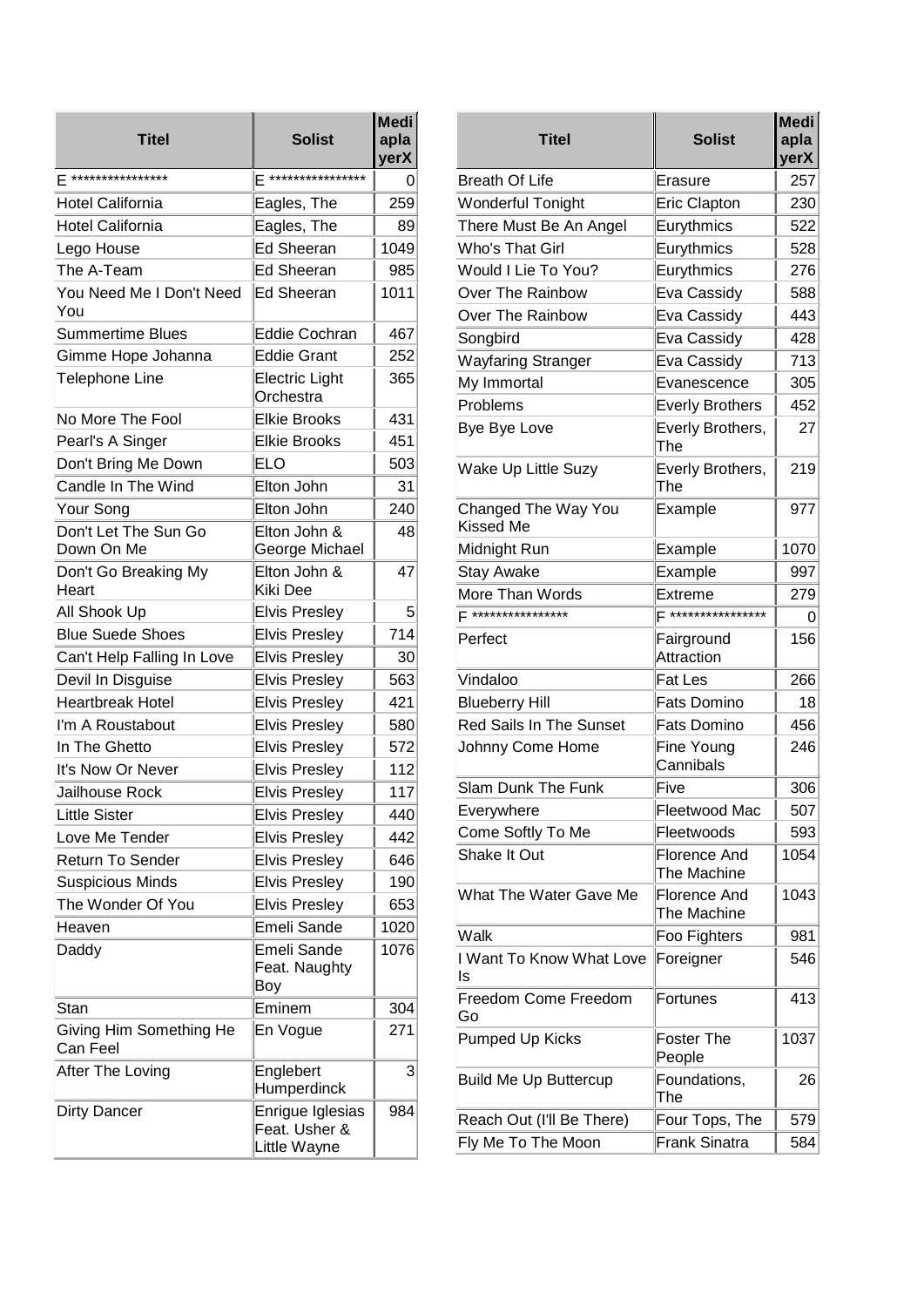| <b>Titel</b>                           | <b>Solist</b>                    | <b>Medi</b><br>apla<br>yerX |
|----------------------------------------|----------------------------------|-----------------------------|
| I've Got You Under My Skin             | Frank Sinatra                    | 435                         |
| Love's Been Good To Me                 | <b>Frank Sinatra</b>             | 582                         |
| My Way                                 | Frank Sinatra                    | 148                         |
| New York, New York                     | Frank Sinatra                    | 150                         |
| <b>Strangers In The Night</b>          | Frank Sinatra                    | 185                         |
| Summer Wind                            | Frank Sinatra                    | 585                         |
| That's Life                            | <b>Frank Sinatra</b>             | 197                         |
| Granada                                | <b>Frankie Laine</b>             | 418                         |
| Hey Joe                                | <b>Frankie Laine</b>             | 424                         |
| I Understand (Just How<br>You Feel)    | Freddy And The<br>Dreamers       | 430                         |
| Killing Me Softly                      | Fugees, The                      | 668                         |
| $G$ *****************                  | $G$ <sup>*****************</sup> | 0                           |
| Rise                                   | Gabrielle                        | 684                         |
| <b>Friends In Low Places</b>           | <b>Garth Brooks</b>              | 70                          |
| Robin Hood                             | <b>Gary Miller</b>               | 457                         |
| Young Girl                             | <b>Gary Puckett</b>              | 239                         |
| <b>New Orleans</b>                     | Gary U.S.<br><b>Bonds</b>        | 344                         |
| Rock Your Baby                         | George McRae                     | 649                         |
| <b>Careless Whisper</b>                | George Michael                   | 32                          |
| Faith                                  | George Michael                   | 63                          |
| I Like It                              | Gerry & The<br>Pacemakers        | 598                         |
| You'll Never Walk Alone                | Gerry And The<br>Pacemakers      | 235                         |
| I'll Stand By You                      | Girls Aloud                      | 307                         |
| Sound Of The Underground               | Girls Aloud                      | 179                         |
| Midnight Train To Georgia              | <b>Gladys Knight</b>             | 141                         |
| <b>Rhinestone Cowboy</b>               | <b>Glen Campbell</b>             | 164                         |
| <b>Everlasting Love</b>                | Gloria Estefan                   | 56                          |
| I Will Survive                         | Gloria Gaynor                    | 105                         |
| Crazy                                  | <b>Gnarls Barkley</b>            | 615                         |
| <b>Smiley Faces</b>                    | <b>Gnarls Barkley</b>            | 609                         |
| Our Lips Are Sealed                    | Go Go's                          | 518                         |
| We Got The Beat                        | Go Go's, The                     | 587                         |
| Hold On                                | <b>Good Charlotte</b>            | 308                         |
| Wish Me Luck As You<br>Wave Me Goodbye | <b>Gracie Fields</b>             | 475                         |
| Summer Night                           | Grease                           | 189                         |
| You're The One That I<br>Want          | Grease                           | 237                         |
| Wake Me Up When<br>September Ends      | Green Day                        | 264                         |
| Redneck Woman                          | Gretchen Wilson                  | 345                         |
| <b>Sweet Child Of Mine</b>             | <b>Guns And</b>                  | 192                         |

| <b>Titel</b>                            | <b>Solist</b>                                   | <b>Medi</b><br>apla<br>yerX |
|-----------------------------------------|-------------------------------------------------|-----------------------------|
|                                         | Roses                                           |                             |
| Used To Love Her                        | <b>Guns N Roses</b>                             | 364                         |
| Hollaback Girl                          | Gwen Stefani                                    | 302                         |
| Stereo Hearts                           | Gym Class<br>Heroes Feat.<br><b>Adam Levine</b> | 1040                        |
| H ****************                      | H ****************                              | 0                           |
| Easy To Be Hard                         | Hair                                            | 505                         |
| Don't Rain On My Parade                 | <b>Hello Dolly</b>                              | 627                         |
| Silhouettes                             | Herman's<br><b>Hermits</b>                      | 603                         |
| I Can'T Tell The Bottom<br>From The Top | <b>Hollies</b>                                  | 474                         |
| You Sexy Thing                          | <b>Hot Chocolate</b>                            | 233                         |
| Happy Hour                              | Housemartins,<br>The                            | 538                         |
| Cruisin'                                | Huey Lewis /<br>Gwyneth<br>Paltrow              | 484                         |
| Nobody But Me                           | Human Beinz                                     | 708                         |
| Don't You Want Me                       | Human League                                    | 262                         |
| ****************                        | ****************                                | 0                           |
| Nutbush City Limits                     | Ike & Tina<br>Turner                            | 642                         |
| All By Myself                           | II Divo                                         | 483                         |
| O Holy Night                            | II Divo                                         | 681                         |
| Don't You Worry Bout A<br>Thing -       | Incognito                                       | 244                         |
| Fame                                    | Irene Cara                                      | 66                          |
| Flashdance (What A<br>Feeling)          | <b>Irene Cara</b>                               | 69                          |
| $\sqrt$ ****************                | ****************                                | 0                           |
| <b>Reet Petite</b>                      | Jackie Wilson                                   | 162                         |
| Superstar                               | Jamelia                                         | 310                         |
| Wise Men                                | James Blunt                                     | 666                         |
| You're Beautiful                        | James Blunt                                     | 311                         |
| I Got You (I Feel Good)                 | James Brown                                     | 568                         |
| Say It Loud                             | James Brown                                     | 459                         |
| I Won't Let You Go                      | James Morrison                                  | 1032                        |
| Up                                      | James Morrison<br>Feat. Jessie J                | 1073                        |
| Piece Of My Heart                       | Janice Joplin                                   | 351                         |
| Don't Wanna Go Home                     | Jason Derulo                                    | 979                         |
| llt Girl                                | Jason Deruto                                    | 1026                        |
| Hi Ho Silver Lining                     | Jeff Beck                                       | 426                         |
| Hold You Down                           | Jennifer Lopez                                  | 294                         |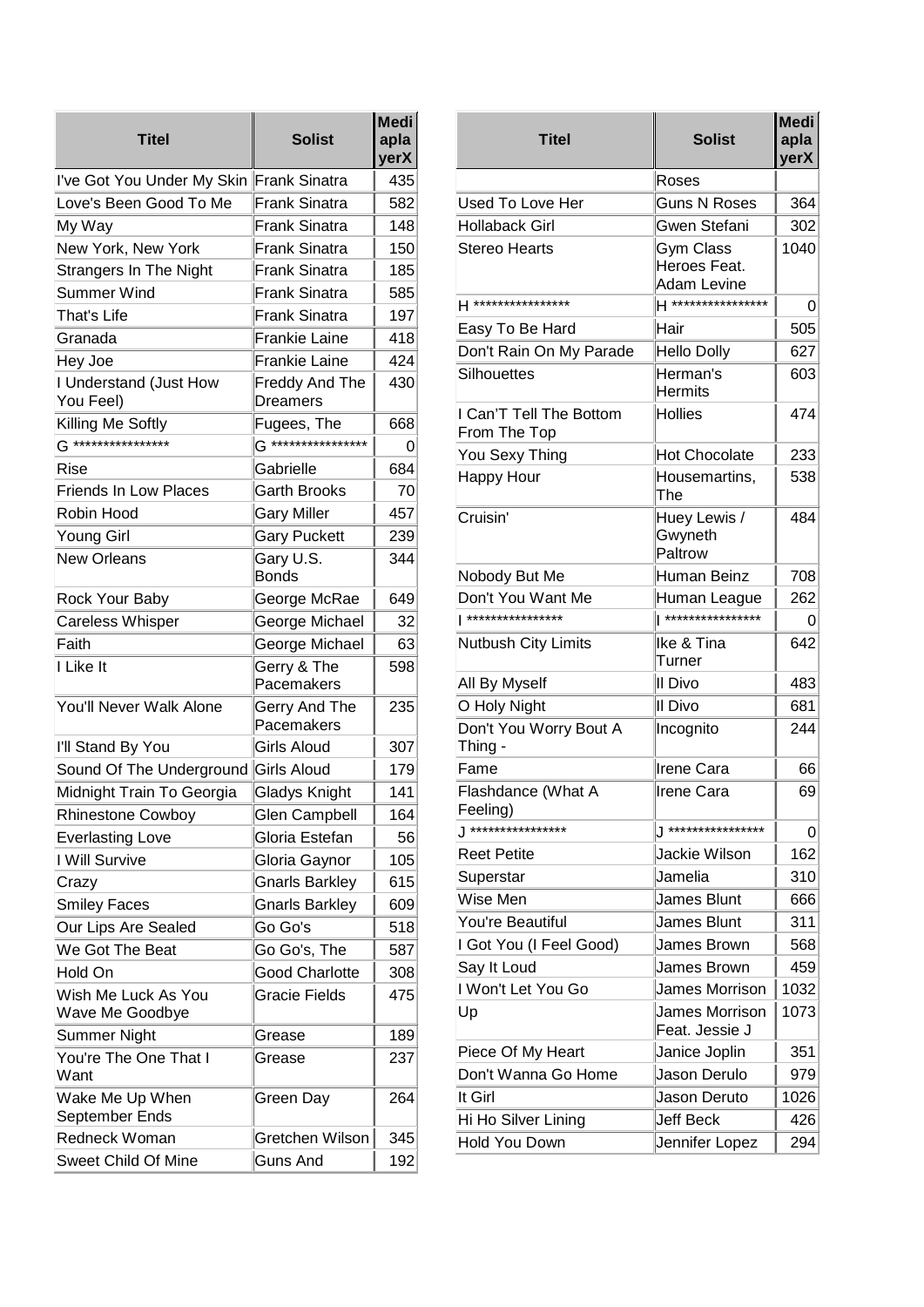| <b>Titel</b>                              | <b>Solist</b>                   | <b>Medi</b><br>apla<br>yerX |
|-------------------------------------------|---------------------------------|-----------------------------|
| My Love Don't Cost A Thing Jennifer Lopez |                                 | 680                         |
| The Power Of Love                         | Jennifer Rush                   | 201                         |
| <b>Here Comes Summer</b>                  | Jerry Keller                    | 422                         |
| <b>Great Balls Of Fire</b>                | Jerry Lee Lewis                 | 75                          |
| <b>High School Confidential</b>           | Jerry Lee Lewis                 | 427                         |
| A Public Affair                           | Jessica<br>Simpson              | 495                         |
| Who's Laughing Now                        | Jessie J                        | 1001                        |
| I Don't Know How To Love<br>Him           | Jesus Christ<br>Superstar       | 631                         |
| He'll Have To Go                          | <b>Jim Reeves</b>               | 80                          |
| <b>Games People Play</b>                  | Jimmy Cliff                     | 394                         |
| Reggae Nights                             | Jimmy Cliff                     | 392                         |
| Wild World                                | <b>Jimmy Cliff</b>              | 381                         |
| <b>Crocodile Shoes</b>                    | Jimmy Nail                      | 255                         |
| <b>English Country Garden</b>             | Jimmy Rogers                    | 412                         |
| Take A Chance On Me                       | JLS                             | 1051                        |
| She Makes Me Wanna                        | JLS Feat. Dev                   | 999                         |
| Leave Get Out                             | Jo Jo                           | 312                         |
| I Love Rock And Roll                      | Joan Jett                       | 99                          |
| Somebody Else's Guy                       | Jocelyn Brown                   | 604                         |
| Unchain My Heart                          | Joe Cocker                      | 213                         |
| Annie's Song                              | John Denver                     | 626                         |
| Judy In Disguise                          | John Fred & The<br>Playboy Band | 599                         |
| Language Of Love                          | John Loudermilk                 | 341                         |
| The Language Of Love                      | John Loudermilk                 | 605                         |
| I Swear                                   | John Michael<br>Montgomery      | 102                         |
| Love Is In The Air                        | John Paul<br>Young              | 134                         |
| Just Walking In The Rain                  | Johnnie Ray                     | 436                         |
| Somebody Stole My Gal                     | Johnnie Ray                     | 346                         |
| <b>Cocaine Blues</b>                      | Johnny Cash                     | 634                         |
| <b>Folsom Prison Blues</b>                | Johnny Cash                     | 628                         |
| Ring Of Fire                              | Johnny Cash                     | 352                         |
| I Can See Clearly Now                     | Johnny Nash                     | 92                          |
| Poetry In Motion                          | Johnny Tillotson                | 583                         |
| Not That Kind Of Girl -                   | Jojo                            | 320                         |
| Wild Wind                                 | Jonnie Layton                   | 348                         |
| Last Train To San<br>Fernando             | Jonny Duncan                    | 358                         |
| I Am Woman                                | Jordin Sparks                   | 988                         |
| Don't Cha Wanna Ride                      | <b>Joss Stone</b>               | 327                         |
| You Had Me                                | <b>Joss Stone</b>               | 314                         |

| Medi<br>apla<br>yerX | <b>Titel</b>                          | <b>Solist</b>                  | <b>Medi</b><br>apla<br>yerX |
|----------------------|---------------------------------------|--------------------------------|-----------------------------|
| 680                  | <b>Breaking The Law</b>               | <b>Judas Priest</b>            | 551                         |
| 201<br>422           | You've Got Another Thing<br>Coming    | <b>Judas Priest</b>            | 558                         |
| 75                   | To All The Girls I've Loved<br>Before | Julio Igllesias &<br>Nelson    | 210                         |
| 427                  | Rock Your Body                        | Justin                         | 166                         |
| 495                  |                                       | Timberlake                     |                             |
| 1001                 | Sexyback                              | Justin<br>Timberlake           | 493                         |
| 631                  | K ****************                    | K ****************             | 0                           |
| 80                   | Every Day I Love You Less<br>And Less | Kaiser Chiefs                  | 635                         |
| 394                  | Nobody'S Child                        | Karen Young                    | 449                         |
| 392                  | <b>Wuthering Heights</b>              | Kate Bush                      | 277                         |
| 381                  | <b>Witches Brew</b>                   | Katy B                         | 1028                        |
| 255                  | Last Friday Night (T.G.I.F)           | Katy Perry                     | 974                         |
| 412                  | The One That Got Away                 | Katy Perry                     | 1057                        |
| 1051                 | <b>Bend And Break</b>                 | Keane                          | 488                         |
| 999                  | Can't Stop Now                        | Keane                          | 674                         |
| 312                  | Is It Any Wonder                      | Keane                          | 677                         |
| 99                   | Because Of You                        | Kelly Clarkson                 |                             |
| 604                  |                                       | Kelly Clarkson                 | 498<br>482                  |
| 213                  | Breakaway<br>Mr. Know It All          | Kelly Clarkson                 | 1059                        |
| 626                  |                                       |                                | 619                         |
| 599                  | Walk Away<br>One Word                 | Kelly Clarkson                 |                             |
|                      |                                       | Kelly Osbourne                 | 319                         |
| 341                  | Down For Forever                      | Kelly Rowland                  | 1064                        |
| 605<br>102           | Ruby Don't Take Your Love<br>To Town  | Kenny Rogers                   | 169                         |
|                      | The Gambler                           | Kenny Rogers                   | 355                         |
| 134                  | You Really Got Me                     | Kinks, The                     | 658                         |
|                      | Detroit Rock City                     | Kiss                           | 366                         |
| 436                  | I Was Made For Loving You             | Kiss                           | 547                         |
| 346                  | Love Gun                              | <b>Kiss</b>                    | 370                         |
| 634                  | Celebration                           | Kool & The<br>Gang             | 33                          |
| 628                  | Can't Get You Outta My                | Kylie Minogue                  | 29                          |
| 352                  | Head                                  |                                |                             |
| 92                   | Love At First Sight                   | Kylie Minogue                  | 289                         |
| 583                  | <b>Red Blooded Woman</b>              | Kylie Minogue                  | 160                         |
| 320                  | Slow                                  | Kylie Minogue                  | 316                         |
| 348                  | The Locomotion                        | Kylie Minogue                  | 521                         |
| 358                  | ****************                      | ****************               | 0                           |
| 988                  | Earthquake                            | Labrinth Feat.<br>Tinie Tempah | 1058                        |
| 327                  | The Queen                             | Lady Gaga                      | 989                         |
| 314                  | You And I                             | Lady Gaga                      | 1034                        |
|                      |                                       |                                |                             |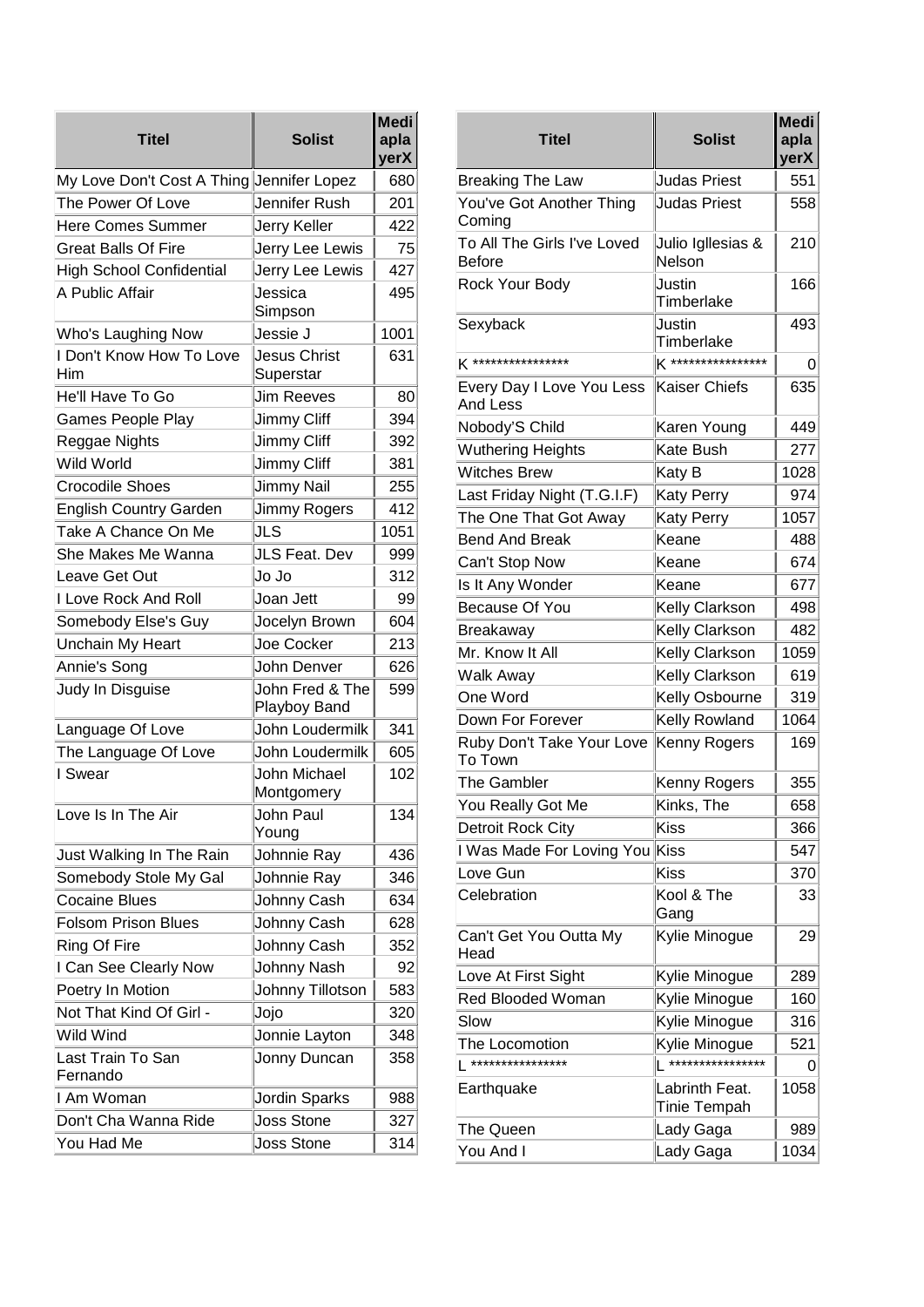| <b>Titel</b>                                | <b>Solist</b>                        | <b>Medi</b><br>apla<br>yerX |                       |
|---------------------------------------------|--------------------------------------|-----------------------------|-----------------------|
| Video Games                                 | Lana Del Ray                         | 1044                        | The                   |
| Can't Fight The Moonlight                   | LeAnn Rimes                          | 644                         |                       |
| How Do I Live (Dance Mix)                   | Leanne Rimes                         | 318                         | Lea                   |
| Stairway To Heaven                          | Led Zeppelin                         | 181                         | Say                   |
| Collide                                     | Leona Lewis                          | 1016                        | We                    |
| <b>Just A Little</b>                        | Liberty X                            | 120                         | Sho                   |
| Lifted                                      | Lighthouse<br>Family                 | 127                         | Sw<br>Of              |
| Three Lions (Football's<br>Coming Home)     | Lightning Seeds                      | 256                         | Dia<br>Frie           |
| All Night Long                              | Lionel Richie                        | 4                           | Mu:                   |
| <b>Endless Love</b>                         | Lionel Richie &<br>Diana Ross        | 55                          | Sur<br>Mo <sup></sup> |
| Girl Can't Help It                          | Little Richard                       | 597                         |                       |
| Sexy And I Know It                          | LMFAO                                | 1060                        |                       |
| <b>Champagne Showers</b>                    | LMFOA Feat.<br>Natalia Kills         | 995                         | Bao<br>Pas            |
| Me Without You                              | Loick Essien                         | 1067                        |                       |
| How We Roll                                 | Loick Essien<br>Feat. Tanya<br>Lacey | 992                         | Thc<br>No<br>Sh٤      |
| Have A Drink On Me                          | Lonnie Donegan                       | 403                         | Roo                   |
| Hard Rock Hallelujah                        | Lordi                                | 553                         | Rur                   |
| You'll Never Find Another<br>Love Like Mine | Lou Rawls                            | 660                         | f <br>Sor             |
| Stuck In The Middle With<br>You             | Louise                               | 672                         | Wa<br>Dar             |
| Oh Me Oh My                                 | Lulu                                 | 265                         | ، All                 |
| Shout                                       | Lulu                                 | 173                         | Sug                   |
| Dance With My Father                        | Luther Vandross                      | 502                         |                       |
| Never Too Much                              | <b>Luther Vandross</b>               | 516                         | Bat                   |
| Rose Garden                                 | Lynn Anderson                        | 167                         | l Tu                  |
| Sweet Home Alabama                          | Lynyrd Skynrd                        | 354                         | Thiı                  |
| M ****************                          | M *****************                  | O                           | D٥١                   |
| Moving On Up                                | M People                             | 144                         | Wis                   |
| I Try                                       | Macy Gray                            | 103                         | H٥١                   |
| <b>Baggy Trousers</b>                       | Madness                              | 13                          | Live                  |
| Don't Cry For Me Argentina<br>(Dance)       | Madonna                              | 313                         | Hor<br>Sw             |
| <b>Get Together</b>                         | Madonna                              | 611                         | Sta                   |
| Like A Prayer                               | Madonna                              | 128                         | Ain                   |
| Like A Virgin                               | Madonna                              | 129                         | Hea                   |
| <b>Material Girl</b>                        | Madonna                              | 513                         | Gaı                   |
| Anthemic                                    | Magnetic Man<br>Feat. P Money        | 1017                        | Lov                   |
| California Dreaming                         | Mamas & Papas                        | 710                         |                       |

| <b>Titel</b>                             | <b>Solist</b>                           | <b>Medi</b><br>apla<br>yerX |
|------------------------------------------|-----------------------------------------|-----------------------------|
| The Mack                                 | Mann Feat. Iyaz<br>& Snoop Dog          | 972                         |
| Lead The Way                             | <b>Mariah Carey</b>                     | 702                         |
| Say Somethin'                            | <b>Mariah Carey</b>                     | 679                         |
| We Belong Together                       | <b>Mariah Carey</b>                     | 275                         |
| Show Me Heaven                           | Mariah McKee                            | 174                         |
| Sweet Dreams (Are Made<br>Of This)       | Marilyn Manson                          | 622                         |
| Diamonds Are A Girl's Best<br>Friend     | Marilyn Monroe                          | 564                         |
| Must Get Out                             | Maroon 5                                | 315                         |
| Sunday Morning                           | Maroon 5                                | 336                         |
| Moves Like Jagger                        | Maroon 5 Feat.<br>Christina<br>Aguilera | 1061                        |
| <b>Bad Boy</b>                           | Marty Wild                              | 393                         |
| <b>Passionate Kisses</b>                 | Mary Chapin<br>Carpenter                | 704                         |
| Those Were The Days                      | <b>Mary Hopkins</b>                     | 208                         |
| No More Drama                            | Mary J. Blige                           | 278                         |
| <b>Shackles</b>                          | Mary Mary                               | 323                         |
| Rockabilly Rebel                         | Matchbox                                | 717                         |
| Run For Your Life                        | <b>Matt Cardie</b>                      | 1029                        |
| If I Never Sing Another<br>Song          | <b>Matt Monroe</b>                      | 447                         |
| <b>Walk Away</b>                         | <b>Matt Monroe</b>                      | 472                         |
| Dance The Night Away                     | Mavericks, The                          | 40                          |
| All About You                            | <b>Mcfly</b>                            | 322                         |
| Sugartime                                | McGuire Sisters,<br>i ne                | 592                         |
| Bat Out Of Hell                          | Meatloaf                                | 15                          |
| I Turn To You                            | Melanie C                               | 324                         |
| Think About It                           | Melanie C                               | 1041                        |
| Down Under                               | Men At Work                             | 504                         |
| Wishin' And A Hopin'                     | Merseybeats                             | 476                         |
| How Am I Supposed To<br>Live Without You | <b>Michael Bolton</b>                   | 90                          |
| Home                                     | Michael Buble                           | 325                         |
| Sway                                     | Michael Buble                           | 326                         |
| Starry Eyed                              | Michael Holiday                         | 399                         |
| Ain't No Sunshine                        | Michael Jackson                         | 534                         |
| <b>Heal The World</b>                    | Michael Jackson                         | 690                         |
| <b>Game Of Love</b>                      | Michelle Branch<br>& Santana            | 71                          |
| Loving You                               | Minnie<br>Ripperton                     | 137                         |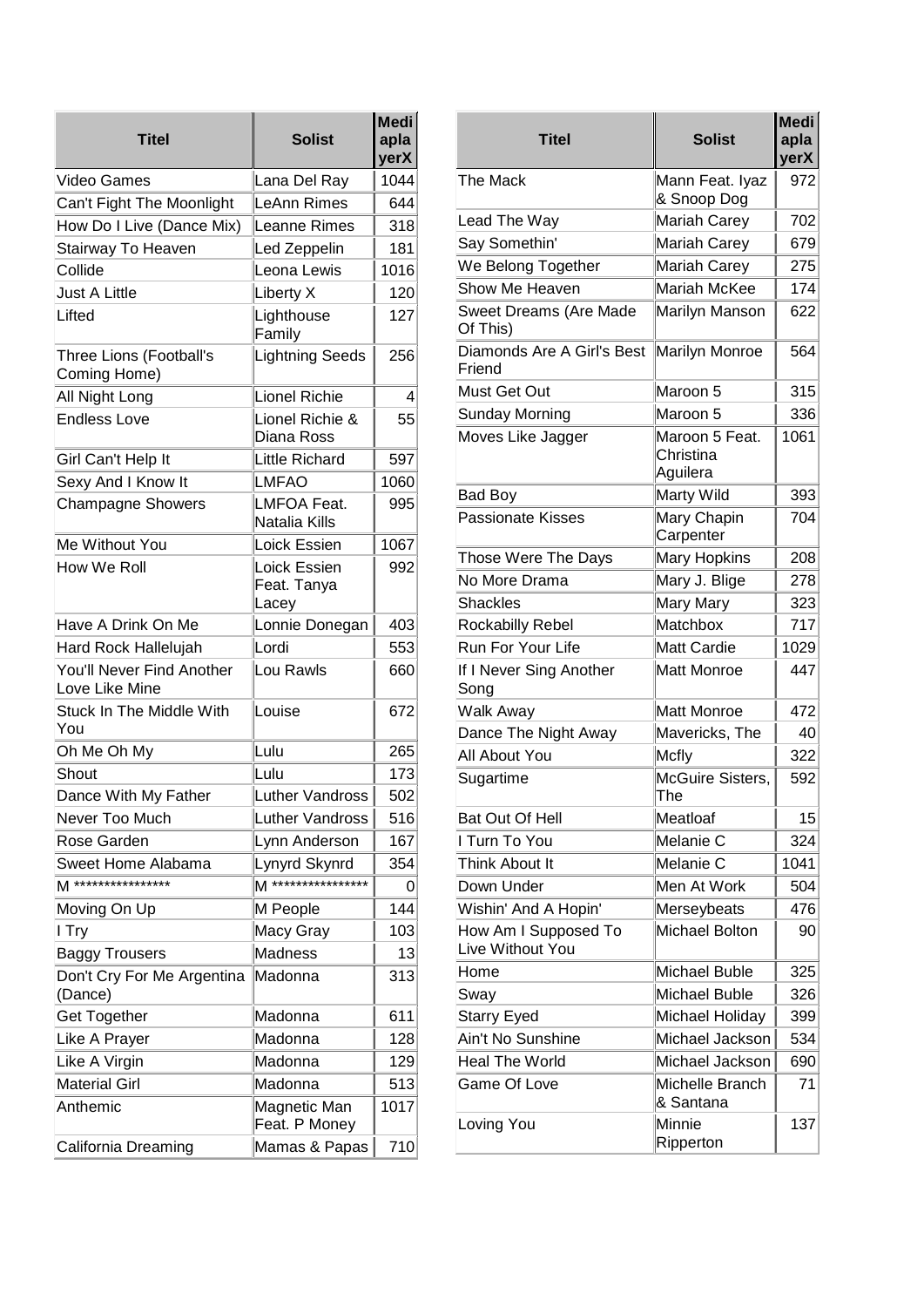| <b>Titel</b>                                              | <b>Solist</b>                | <b>Medi</b><br>apla<br>yerX |
|-----------------------------------------------------------|------------------------------|-----------------------------|
| I Melt With You                                           | Modern English               | 665                         |
| I'm A Believer                                            | Monkees, The                 | 571                         |
| Daydream Believer                                         | Monkeys, The                 | 43                          |
| Girls, Girls, Girls                                       | Motley Crue                  | 543                         |
| <b>Shout At The Devil</b>                                 | Motley Crue                  | 371                         |
| Got My Mojo Working                                       | <b>Muddy Waters</b>          | 361                         |
| In The Summertime                                         | Mungo Jerry                  | 110                         |
| N ****************                                        | N ****************           | 0                           |
| These Boots Are Made For<br>Walking                       | Nancy Sinatra                | 205                         |
| Lets Face The Music And<br>Dance                          | Nat King Cole                | 439                         |
| <b>Brother Love's Travellin'</b><br><b>Salvation Show</b> | Neil Diamond                 | 562                         |
| <b>Crackling Rosie</b>                                    | <b>Neil Diamond</b>          | 37                          |
| Kentucky Woman                                            | Neil Diamond                 | 437                         |
| Song Sung Blue                                            | Neil Diamond                 | 462                         |
| <b>Sweet Caroline</b>                                     | Neil Diamond                 | 191                         |
| The Grass Won't Pay No<br>Mind                            | Neil Diamond                 | 468                         |
| To Love On The Rocks                                      | <b>Neil Diamond</b>          | 135                         |
| Harvest Moon                                              | Neil Young                   | 360                         |
| Maneater                                                  | <b>Nelly Furtado</b>         | 614                         |
| Promises                                                  | Nero                         | 998                         |
| Beg Steal Or Borrow                                       | <b>New Seekers</b>           | 398                         |
| I Knew The Bride                                          | <b>Nick Lowe</b>             | 636                         |
| How You Remind Me                                         | Nickelback                   | 554                         |
| <b>Super Bass</b>                                         | Nicki Minaj                  | 991                         |
| Fly                                                       | Nicki Minaj Feat.<br>Rihanna | 1024                        |
| Try With Me                                               | Nicole<br>Scherzinger        | 1069                        |
| Wet                                                       | Nicole<br>Scherzinger        | 1009                        |
| Nemo                                                      | Nightwish                    | 556                         |
| Without You                                               | Nilsson                      | 461                         |
| Come On Eileen                                            | No Doubt                     | 328                         |
| Don't Speak                                               | No Doubt                     | 49                          |
| Don't Speak                                               | No Doubt                     | 682                         |
| Come Away With Me                                         | Norah Jones                  | 683                         |
| Don't Know Why                                            | Norah Jones                  | 485                         |
| Spirit In The Sky                                         | Norman<br>Greenbaum          | 591                         |
| ****************                                          | ****************             | 0                           |
| Don't Look Back In Anger                                  | Oasis                        | 375                         |
| Lyla                                                      | Oasis                        | 376                         |

| <b>Medi</b><br>apla<br>yerX | <b>Titel</b>                                  | <b>Solist</b>                          | Medi <sup> </sup><br>apla<br>yerX |
|-----------------------------|-----------------------------------------------|----------------------------------------|-----------------------------------|
| 665                         | Wonderwall                                    | Oasis                                  | 374                               |
| 571                         | Get Here                                      | Oleta Adams                            | 72                                |
| 43<br>543                   | Hopelessly Devoted To You Olivia Newton-      | John                                   | 87                                |
| 371                         | Dance With Me Tonight                         | <b>Olly Murs</b>                       | 1066                              |
| 361                         | <b>Heart Skips A Beat</b>                     | Olly Murs Feat.<br><b>Rizzle Kicks</b> | 1018                              |
| 110                         | Gotta Be You                                  | <b>One Direction</b>                   | 1063                              |
| 0                           | Dock Of The Bay                               | <b>Otis Redding</b>                    | 46                                |
| 205                         | D ****************                            | D ****************                     | 0                                 |
| 439                         | Maria                                         | P.J Proby                              | 445                               |
|                             | Don't Forbid Me                               | Pat Boone                              | 479                               |
| 562                         | Crazy                                         | Patsy Cline                            | 38                                |
|                             | I Fall To Pieces                              | Patsy Cline                            | 95                                |
| 37                          | <b>Walking After Midnight</b>                 | Patsy Cline                            | 655                               |
| 437                         | <b>Because The Night</b>                      | Patty Smith                            | 535                               |
| 462                         | Lonely Boy                                    | Paul Anka                              | 444                               |
| 191                         | <b>Ebony And Ivory</b>                        | Paul McCartney                         | 52                                |
| 468                         |                                               | & Michael<br>Jackson                   |                                   |
| 135                         | Fever                                         | Peggy Lee                              | 67                                |
| 360<br>614                  | When A Man Loves A<br>Woman                   | Percy Sledge                           | 719                               |
| 998                         | Delaware                                      | Perry Como                             | 469                               |
| 398                         | <b>Miracles</b>                               | Pet Shop Boys                          | 247                               |
| 636                         | Leaving On A Jetplane                         | Peter, Paul And<br>Mary                | 125                               |
| 554                         | Downtown                                      | Petula Clark                           | 51                                |
| 991<br>1024                 | Don't Let Him Steal Your<br><b>Heart Away</b> | <b>Phil Collins</b>                    | 272                               |
|                             | Groovy Kind Of Love                           | <b>Phil Collins</b>                    | 78                                |
| 1069                        | Something Real -                              | Phoebe Snow                            | 386                               |
| 1009                        | <b>Stupid Girls</b>                           | Pink                                   | 608                               |
|                             | Who Knew                                      | Pink                                   | 624                               |
| 556<br>461                  | <b>International Love</b>                     | Pitbull Feat.<br>Chris Brown           | 987                               |
| 328                         | Rain Over Me                                  | Pitbull Feat.                          | 1022                              |
| 49                          |                                               | Marc Anthony                           |                                   |
| 682                         | All About Tonight                             | Pixie Lott                             | 1014                              |
| 683                         | What Do You Take Me For?                      | Pixie Lott Feat.<br>Pusha T            | 1068                              |
| 485                         | Smoke Gets In Your Eyes                       | <b>Platters</b>                        | 177                               |
| 591                         | I'm So Excited                                | <b>Pointer Sisters</b>                 | 106                               |
| 0                           | Every Rose Has It's Thorn                     | Poison                                 | 541                               |
| 375                         | Every Rose Has It's Thorn                     | Poison                                 | 58                                |
| 376                         | Message In A Bottle                           | Police                                 | 514                               |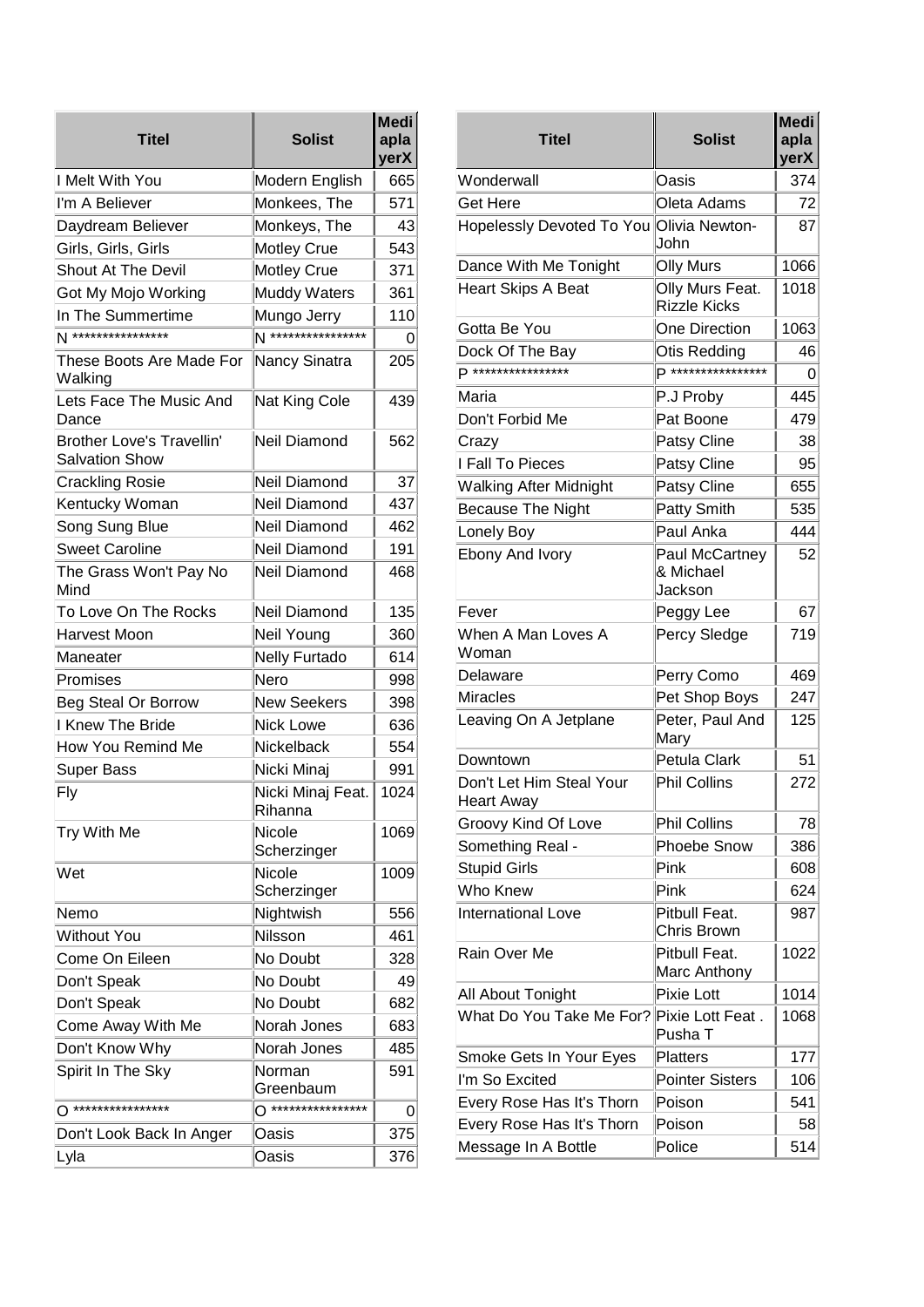| Titel                                 | <b>Solist</b>                           | <b>Medi</b><br>apla<br>yerX |
|---------------------------------------|-----------------------------------------|-----------------------------|
| <b>Most Beautiful Girl</b>            | Prince                                  | 143                         |
| <b>Purple Rain</b>                    | Prince                                  | 159                         |
| A Whiter Shade Of Pale                | Procol Harum                            | 382                         |
| Read All About It                     | Professor Green<br>Feat. Emell<br>Sande | 1052                        |
| I'll Be Missing You                   | Puff Daddy -<br><b>Faith Evans</b>      | 340                         |
| Common People                         | Pulp                                    | 258                         |
| Beep                                  | <b>Pussycat Dolls</b>                   | 481                         |
| <b>Buttons</b>                        | <b>Pussycat Dolls</b>                   | 703                         |
| ****************                      | ****************                        | 0                           |
| <b>Bohemian Rhapsody</b>              | Queen                                   | 19                          |
| I'm Going Slightly Mad                | Queen                                   | 245                         |
| We Will Rock You                      | Queen                                   | 559                         |
| We Will Rock You                      | Queen                                   | 225                         |
| R *****************                   | R ****************                      | 0                           |
| I Believe I Can Fly                   | R. Kelly                                | 91                          |
| <b>Everybody Hurts</b>                | R.E.M.                                  | 59                          |
| Losing My Religion                    | R.E.M.                                  | 132                         |
| <b>Street Life</b>                    | <b>Randy Crawford</b>                   | 269                         |
| In The Shadows                        | Rasmus, The                             | 433                         |
| I Gotta Woman                         | <b>Ray Charles</b>                      | 632                         |
| Sorry Seems To Be The<br>Hardest Word | Ray Charles &<br>Elton John             | 464                         |
| You To Me Are Everything              | Real Thing, The                         | 234                         |
| Dani California                       | <b>Red Hot Chili</b><br>Peppers         | 692                         |
| Hazard                                | <b>Richard Marx</b>                     | 544                         |
| La Bamba                              | Richie Valens                           | 123                         |
| Never Gonna Give You Up               | <b>Rick Astley</b>                      | 515                         |
| Living La Vida Loca                   | <b>Ricky Martin</b>                     | 131                         |
| Hello Mary Lou                        | <b>Ricky Nelson</b>                     | 629                         |
| Someday                               | <b>Ricky Nelson</b>                     | 458                         |
| I'm Too Sexy                          | <b>Right Said Fred</b>                  | 539                         |
| <b>Unchained Melody</b>               | Righteous<br><b>Brothers</b>            | 214                         |
| You've Lost That Loving               | Righteous                               | 238                         |
| Feeling                               | <b>Brothers</b>                         |                             |
| Cheers (Drink To That)                | Rihanna                                 | 1031                        |
| Man Down                              | Rihanna                                 | 976                         |
| Sos (Rescue Me)                       | Rihanna                                 | 607                         |
| Unfaithfull                           | Rihanna                                 | 623                         |
| We Found Love                         | Rihanna Feat.<br><b>Calvin Harris</b>   | 1045                        |
| I'd Rather Leave While I'm            | Rita Coolidge                           | 716                         |

| Medi<br>apla<br>yerX |                   | <b>Titel</b>               | <b>Solist</b>          | <b>Medi</b><br>apla<br>yerX |
|----------------------|-------------------|----------------------------|------------------------|-----------------------------|
| 143                  | In Love           |                            |                        |                             |
| 159                  |                   | When I Was A Youngster     | <b>Rizzie Kicks</b>    | 1050                        |
| 382                  |                   | Down With The Trumpets     | <b>Rizzle Kicks</b>    | 1021                        |
| 1052                 |                   | All Over Again             | Roanan Keating         | 620                         |
|                      |                   | Lonely No More             | <b>Rob Thomas</b>      | 295                         |
|                      |                   | Something Stupid           | Robbie & Nicole        | 178                         |
| 340                  | Angels            |                            | Robbie Williams        | 10                          |
| 258                  |                   | Love Somebody              | <b>Robbie Williams</b> | 339                         |
| 481                  | Millenium         |                            | <b>Robbie Williams</b> | 489                         |
| 703                  |                   | Misunderstood              | Robbie Williams        | 300                         |
| 0                    |                   | She's The One              | Robbie Williams        | 172                         |
| 19                   | Sin Sin Sin       |                            | Robbie Williams        | 616                         |
| 245                  |                   | Something Beautiful        | <b>Robbie Williams</b> | 617                         |
| 559                  |                   | Simply Irresistable        | <b>Robert Palmer</b>   | 678                         |
| 225                  | Face              | First Time I Ever Saw Your | Roberta Flack          | 68                          |
| 0<br>91              | I Believe         |                            | Robson &<br>Jerome     | 529                         |
| 59                   |                   | He's In Town               | <b>Rockin Berries</b>  | 423                         |
| 132                  | Timewarp          |                            | Rocky Horror           | 209                         |
| 269                  |                   | Faith Of The Heart         | <b>Rod Stewart</b>     | 64                          |
| 433                  |                   | Maggie May                 | <b>Rod Stewart</b>     | 139                         |
| 632                  |                   | King Of The Road           | Roger Miller           | 121                         |
| 464                  | Anymore           | I Don't Believe In If's    | Roger Whittaker        | 429                         |
| 234                  |                   | It's Only Rock N' Roll     | <b>Rolling Stones</b>  | 380                         |
| 692                  |                   | <b>Brown Sugar</b>         | Rolling Stones,<br>The | 25                          |
| 544<br>123           |                   | <b>Honky Tonk Women</b>    | Rolling Stones,<br>The | 86                          |
| 515<br>131           |                   | Jumping Jack Flash         | Rolling Stones,<br>The | 119                         |
| 629                  |                   | Satisfaction               | Rolling Stones,<br>The | 170                         |
| 458                  |                   | Life Is A Rollercoaster    | Ronan Keating          | 490                         |
| 539<br>214           | All               | When You Say Nothing At    | Ronan Keating          | 606                         |
| 238                  | <b>Holy Diver</b> |                            | Ronny James<br>Dio     | 391                         |
| 1031                 |                   | Sleeping In My Car         | Roxette                | 699                         |
| 976                  |                   | Pretty Woman               | Roy Orbison            | 157                         |
|                      |                   | She's A Mystery To Me      | Roy Orbison            | 706                         |
| 607                  |                   | S ****************         | S ****************     | 0                           |
| 623<br>1045          |                   | Don't Stop Moving          | S Club 7               | 486                         |
|                      | Reach             |                            | S Club 7               | 492                         |
| 716                  |                   | Loca People                | Sak Noel               | 1046                        |
|                      |                   |                            |                        |                             |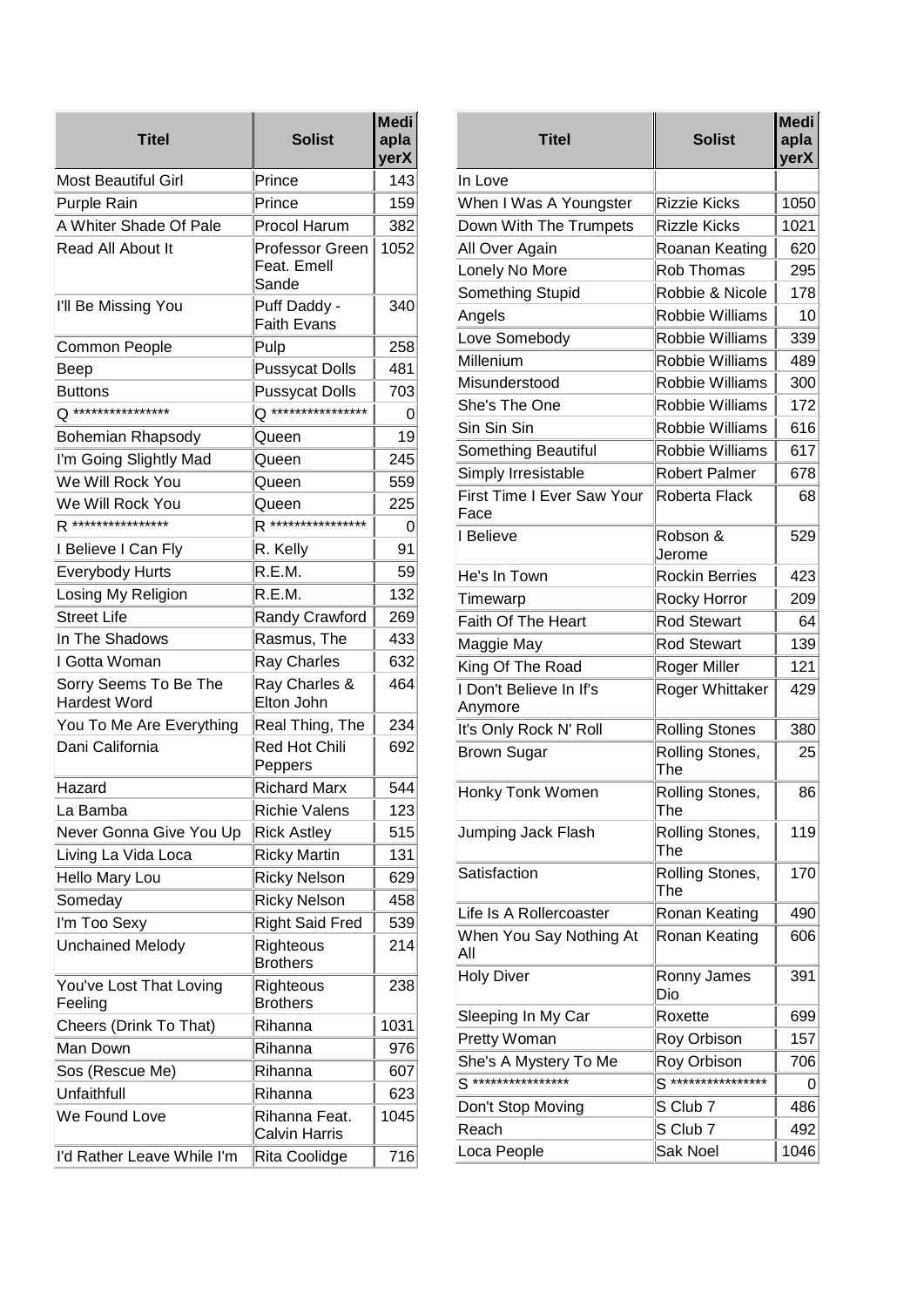| <b>Titel</b>                         | <b>Solist</b>                        | <b>Medi</b><br>apla<br>yerX |                         |
|--------------------------------------|--------------------------------------|-----------------------------|-------------------------|
| Puppet On A String                   | Sandy Shaw                           | 709                         | Tha                     |
| I Wish I Was A Punk<br>Rocker        | Sandy Thom                           | 643                         | Wh                      |
| Smooth                               | Santana Feat.<br><b>Rob Thomas</b>   | 688                         | Cal<br>l G              |
| All Fired Up                         | Saturdays, The                       | 1012                        | Gol                     |
| My Heart Takes Over                  | Saturdays, The                       | 1047                        | Kee                     |
| No One Like You                      | Scorpions                            | 557                         |                         |
| Rock You Like A Hurricane            | Scorpions                            | 698                         | Sto                     |
| Party All Night (Sleep All<br>Day)   | Sean Kingston                        | 1033                        | Wa<br>Stu               |
| Gimme The Light                      | Sean Paul                            | 73                          | Not                     |
| <b>Needles And Pins</b>              | Searchers, The                       | 578                         | Nov                     |
| <b>Sweets For My Sweet</b>           | Searchers, The                       | 720                         | Bor                     |
| Anarchy In The Uk -                  | Sex Pistols                          | 389                         | Hea                     |
| This Ole House                       | <b>Shakin' Stevens</b>               | 470                         | Tra                     |
| Hips Don't Lie                       | Shakira                              | 613                         | Sup                     |
| Love Gets Me Every Time              | Shania Twain                         | 512                         | Mal                     |
| You're Still The One                 | Shania Twain                         | 641                         | Ano                     |
| From This Moment On                  | Shania Twain /<br><b>Brian White</b> | 508                         | Foc<br>I Ju             |
| First Cut Is The Deepest             | <b>Sheryl Crow</b>                   | 700                         | Υοι                     |
| <b>Big Spender</b>                   | <b>Shirley Bassey</b>                | 561                         | Eve                     |
| Climb Every Mountain                 | Shirley Bassey                       | 406                         | Ski                     |
| You'll Never Know                    | <b>Shirley Bassey</b>                | 480                         | Sor                     |
| <b>Pretty Little Angel Eyes</b>      | Showaddy<br>Waddy                    | 270                         | Bał<br>Lac              |
| Under The Moon Of Love               | Showaddy<br>Waddy                    | 216                         | Toc<br>Har              |
| Dancin' Party                        | Showaddywadd<br>у                    | 651                         | Foll<br>In <sub>1</sub> |
| Three Steps To Heaven                | Showaddywadd                         | 712                         | Bab<br>Sto              |
| <b>Bridge Over Troubled</b><br>Water | Simon &<br>Garfunkle                 | 419                         | Ey€                     |
| Mrs. Robinson                        | Simon &<br>Garfunkle                 | 576                         | Sa۱                     |
| Don't You Forget About Me            | Simple Minds                         | 50                          | Υοι<br>T **             |
| <b>Holding Back The Years</b>        | Simply Red                           | 251                         |                         |
| <b>Holding Back The Years</b>        | Simply Red                           | 691                         | Rid                     |
| <b>Stars</b>                         | Simply Red                           | 263                         | Har                     |
| Nothing Compares 2 You               | Sinead<br>O'Connor                   | 153                         | Bao                     |
| Thong Song                           | Sisqo                                | 207                         | Sta                     |
| We Are Family                        | Sister Sledge                        | 224                         | Υοι<br>Bao              |
| Best Damn Night                      | Six D                                | 1006                        | He۱                     |

| Titel                                   | <b>Solist</b>                    | Medi<br>apla<br>yerX |
|-----------------------------------------|----------------------------------|----------------------|
| Thank You                               | Sly & The<br><b>Family Stone</b> | 520                  |
| Who The F**K Is Alice                   | Smokie                           | 359                  |
| Called Out In The Dark                  | <b>Snow Patrol</b>               | 1035                 |
| I Got You Babe                          | Sonny & Cher                     | 96                   |
| Gold                                    | Spandau Ballet                   | 701                  |
| Keep On Running                         | <b>Spencer Davis</b><br>Group    | 600                  |
| Stop                                    | <b>Spice Girls</b>               | 184                  |
| Wannabe                                 | <b>Spice Girls</b>               | 221                  |
| Stuck                                   | <b>Stacy Orrico</b>              | 186                  |
| Nothing's Gonna Stop Us<br>Now          | Starship                         | 517                  |
| Born To Be Wild                         | Steppenwolf                      | 20                   |
| Heartbeat/Tragedy                       | <b>Steps</b>                     | 296                  |
| Tragedy                                 | <b>Steps</b>                     | 618                  |
| Superman                                | Stereophonics                    | 332                  |
| Make Me Smile (Come Up<br>And See Me) - | Steve Harley &<br>Cockney Rebel  | 397                  |
| Footsteps                               | <b>Steve Lawrence</b>            | 596                  |
| I Just Called To Say I Love<br>You      | <b>Stevie Wonder</b>             | 97                   |
| Every Breath You Take                   | Sting                            | 57                   |
| Skin Deep                               | <b>Stranglers</b>                | 384                  |
| Something Better Change                 | <b>Stranglers</b>                | 385                  |
| Babe                                    | <b>Styx</b>                      | 249                  |
| Lady                                    | <b>Styx</b>                      | 550                  |
| Too Much Time On My<br>Hands            | <b>Styx</b>                      | 523                  |
| Follow Me Home                          | Sugababes                        | 610                  |
| In The Middle                           | Sugababes                        | 109                  |
| <b>Baby Love</b>                        | Supremes, The                    | 11                   |
| Stop In The Name Of Love                | Supremes, The                    | 715                  |
| Eye Of The Tiger                        | Survivor                         | 62                   |
| Save The World                          | Swedish House<br>Mafia           | 980                  |
| You On My Mind -                        | Swing Out Sister                 | 248                  |
| ****************                        | T ****************               | 0                    |
| Ride A White Swan                       | T Rex                            | 694                  |
| Hangover                                | Taio Cruz Feat.<br>Flo Rida      | 1074                 |
| <b>Back For Good</b>                    | Take That                        | 317                  |
| Stand By Your Man                       | Tammy Wynette                    | 183                  |
| Your Good Girl's Gonna Go<br>Bad        | Tammy Wynette                    | 356                  |
| Hey Girl Don't Bother Me                | Tams, The                        | 83                   |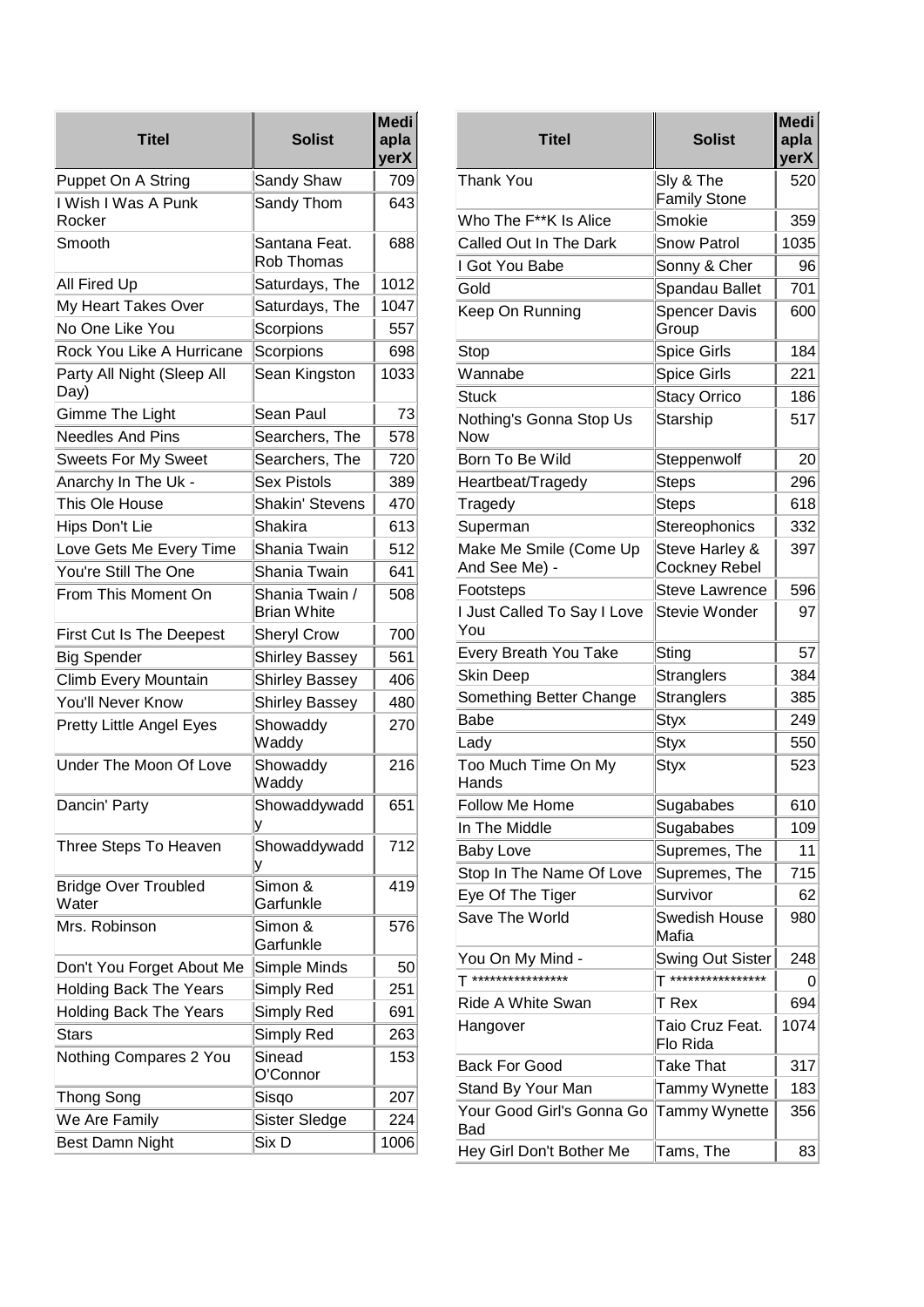| <b>Titel</b>                                | <b>Solist</b>                                | <b>Medi</b><br>apla<br>yerX |
|---------------------------------------------|----------------------------------------------|-----------------------------|
| Not Gonna Get Us                            | TATU                                         | 669                         |
| <b>Everybody Wants To Rule</b><br>The World | <b>Tears For Fears</b>                       | 61                          |
| My Girl                                     | Temptations                                  | 146                         |
| Tribute                                     | Tenacious D                                  | 333                         |
| Sign Your Name                              | Terence Trent<br>D'arby                      | 175                         |
| No No Never                                 | Texas Lightning                              | 638                         |
| <b>Good Vibrations</b>                      | The Beach Boys                               | 416                         |
| Alone Again                                 | The Damned                                   | 335                         |
| I Believe In A Thing Called<br>Love         | The Darkness                                 | 321                         |
| All Together Now                            | The Farm                                     | 401                         |
| Back On The Chain Gang                      | The Pretenders                               | 560                         |
| Talk To Ya Later                            | The Tubes                                    | 387                         |
| Teenage Kicks                               | The Undertones                               | 362                         |
| <b>Bitter Sweet Symphony</b>                | The Verve                                    | 329                         |
| Pass At Me                                  | Timbaland Feat.<br>David Guetta &<br>Pitbull | 1039                        |
| <b>Proud Mary</b>                           | Tina Turner                                  | 158                         |
| River Deep Mountain High                    | Tina Turner                                  | 353                         |
| The Best                                    | Tina Turner                                  | 198                         |
| Off The Record                              | <b>Tinchy Strider</b>                        | 1071                        |
| Till I'm Gone                               | Tinie Tempah<br>Feat. Wiz<br>Khalifa         | 1003                        |
| Danny Boy                                   | Tom Jones                                    | 42                          |
| Delilah                                     | Tom Jones                                    | 44                          |
| Green Green Grass Of<br>Home                | I om Jones                                   | $\prime\prime$              |
| It's Not Unusual                            | Tom Jones                                    | 111                         |
| Sex Bomb                                    | Tom Jones                                    | 671                         |
| Sheila                                      | Tommy Roe                                    | 590                         |
| Unbreak My Heart                            | Toni Braxton                                 | 524                         |
| I Left My Heart In San<br>Francisco         | <b>Tony Bennett</b>                          | 98                          |
| I Did What I Did For Maria                  | <b>Tony Christie</b>                         | 93                          |
| Is This The Way To<br>Amerillo              | <b>Tony Christie</b>                         | 434                         |
| Dancing In The Moonlight                    | Toploader                                    | 667                         |
| China In Your Hand                          | T'pau                                        | 268                         |
| Wild Thing                                  | Trogs, The                                   | 228                         |
| Eleanore                                    | <b>Turtles</b>                               | 410                         |
| $\left  \right.$ *****************          |                                              | 0                           |

| <b>Titel</b>                                  | <b>Solist</b>                 | <b>Medi</b><br>apla<br>yerX |
|-----------------------------------------------|-------------------------------|-----------------------------|
| I Still Haven't Found What<br>I'm Looking For | U2                            | 101                         |
| Vertigo                                       | U2                            | 378                         |
| Kingston Town                                 | <b>UB40</b>                   | 122                         |
| <b>Red Red Wine</b>                           | <b>UB40</b>                   | 161                         |
| Vienna                                        | Ultravox                      | 274                         |
| <b>Follow Me</b>                              | <b>Uncle Kracker</b>          | 675                         |
| We Are The World                              | <b>USA For Africa</b>         | 526                         |
| Burn                                          | Usher                         | 338                         |
| / ****************                            | <i>\/</i> ****************    | O                           |
| <b>Elusive Butterfly</b>                      | Val Doonican                  | 411                         |
| Walk Tall                                     | Val Doonican                  | 473                         |
| Jump                                          | Van Halen                     | 548                         |
| <b>Brown Eyed Girl</b>                        | Van Morrison                  | 24                          |
| The Drugs Don't Work                          | Verve, The                    | 199                         |
| <b>YMCA</b>                                   | <b>Village People</b>         | 231                         |
| W ****************                            | W ****************            | O                           |
| <b>Glad You Came</b>                          | Wanted, The                   | 975                         |
| Lightning                                     | Wanted, The                   | 1053                        |
| Warzone                                       | Wanted, The                   | 1075                        |
| It's Raining Men                              | <b>Weather Girls</b>          | 114                         |
| Goodnight Girl                                | Wet Wet Wet                   | 537                         |
| Love Is All Around                            | Wet Wet Wet                   | 133                         |
| Wake Me Up Before You<br>Go-Go                | Wham                          | 218                         |
| I'm Your Man                                  | Wham!                         | 509                         |
| <b>Greatest Love Of All</b>                   | Whitney<br>Houston            | 76                          |
| I Will Always Love You                        | Whitney<br>Houston            | 104                         |
| All Time Love                                 | Will Young                    | 497                         |
| Come On                                       | Will Young                    | 1072                        |
| Evergreen                                     | Will Young                    | 487                         |
| Jealousy                                      | Will Young                    | 1030                        |
| Who Am I                                      | Will Young                    | 673                         |
| Don't Go                                      | Wretch 32 Feat.<br>Josh Kumra | 1010                        |
| X ****************                            | X ****************            | 0                           |
| ****************                              | ****************              | 0                           |
| It Should Have Been Me                        | Yvonne Fair                   | 337                         |
| Z ****************                            | $7*******************$        | 0                           |